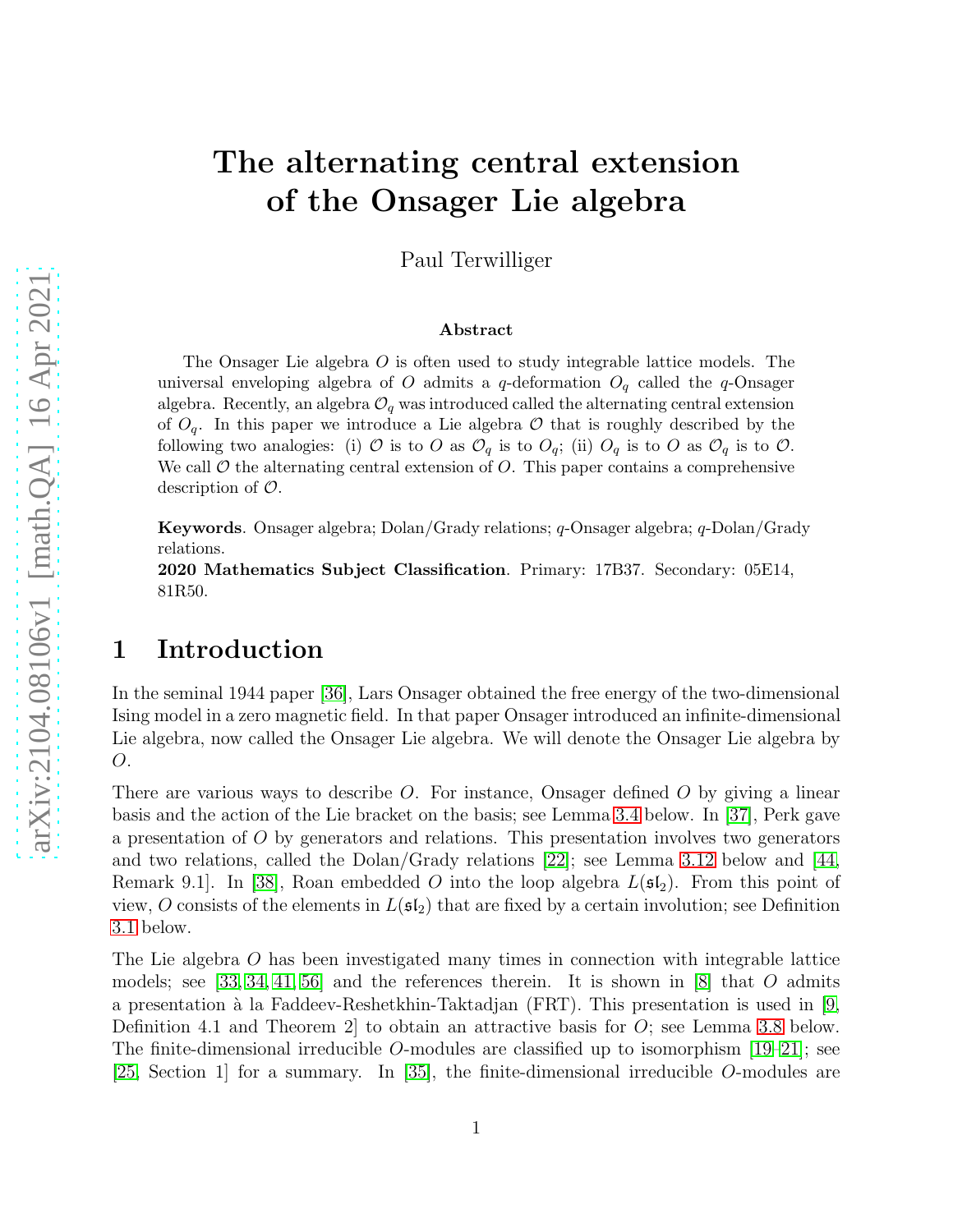described from the viewpoint of equivariant map algebras. The closed ideals of O are obtained in [\[18,](#page-20-4) [19\]](#page-20-2), and the ideals of O are obtained in [\[24\]](#page-21-8). In [\[26\]](#page-21-9) the tetrahedron Lie algebra  $\boxtimes$ is introduced, and found to be a direct sum of three Lie subalgebras, each isomorphic to O. In [\[25,](#page-21-6)[28\]](#page-21-10) the representation theories of O and  $\boxtimes$  are compared. A comprehensive summary of  $O$  can be found in [\[23\]](#page-21-11).

In the present paper we introduce a Lie algebra  $\mathcal{O}$ , called the alternating central extension of O. Our motivation for  $\mathcal O$  is a bit intricate, and involves four other algebras: the q-Onsager algebra  $O_q$ , its alternating central extension  $\mathcal{O}_q$ , the positive part  $U_q^+$  of the quantized enveloping algebra  $U_q(\mathfrak{sl}_2)$ , and its alternating central extension  $\mathcal{U}_q^+$ . Our motivation for  $\mathcal O$  is explained in the paragraphs below.

We mentioned that O has a presentation involving two generators and the Dolan/Grady relations. Via this presentation, the universal enveloping algebra of O admits a q-deformation  $O_q$ called the q-Onsager algebra [\[2\]](#page-19-0), [\[43\]](#page-22-2). The algebra  $O<sub>q</sub>$  is associative and infinite-dimensional. It is defined by two generators and two relations called the q-Dolan/Grady relations; see Def-inition [5.1](#page-16-0) below. The  $q$ -Dolan/Grady relations first appeared in algebraic combinatorics, in the study of Q-polynomial distance-regular graphs [\[42,](#page-22-3) Lemma 5.4]. Shortly thereafter they appeared in mathematical physics  $[2, Section 2]$ . Up to the present,  $O_q$  remains an active research topic in mathematics [\[13,](#page-20-5)[27,](#page-21-12)[29,](#page-21-13)[32,](#page-21-14)[43](#page-22-2)[–49,](#page-22-4)[52](#page-22-5)[–55\]](#page-23-1) and physics [\[1,](#page-19-1)[2,](#page-19-0)[4](#page-19-2)[–7,](#page-20-6)[10–](#page-20-7)[12,](#page-20-8)[14,](#page-20-9)[15\]](#page-20-10).

In [\[10\]](#page-20-7) Baseilhac and Koizumi introduced a current algebra for  $O_q$ , in order to solve boundary integrable systems with hidden symmetries. We will denote this current algebra by  $\mathcal{O}_q$ . In [\[14,](#page-20-9) Definition 3.1] Baseilhac and Shigechi gave a presentation of  $\mathcal{O}_q$  by generators and relations. The generators are denoted

<span id="page-1-0"></span>
$$
\{\mathcal{W}_{-k}\}_{k\in\mathbb{N}}, \qquad \{\mathcal{W}_{k+1}\}_{k\in\mathbb{N}}, \qquad \{\mathcal{G}_{k+1}\}_{k\in\mathbb{N}}, \qquad \{\tilde{\mathcal{G}}_{k+1}\}_{k\in\mathbb{N}} \tag{1}
$$

and the relations are given in  $(64)$ – $(74)$  below. These relations are a bit complicated, and it is not transparently clear how  $O_q$ ,  $\mathcal{O}_q$  are related. Some conjectures were made in [\[7,](#page-20-6) Conjecture 2], [\[49,](#page-22-4) Conjectures 4.6, 4.8] and eventually resolved [\[54,](#page-22-6) Section 1], [\[55,](#page-23-1) Theorem 1.1].

Hoping to shed light on how  $O_q$ ,  $O_q$  are related, in [\[50,](#page-22-7) [51\]](#page-22-8) we considered an analogous but simpler situation, in which  $O_q$ ,  $O_q$  are replaced by  $U_q^+$ ,  $U_q^+$ . The algebra  $U_q^+$  is defined by two generators A, B and two relations called the  $q$ -Serre relations; see [\[50,](#page-22-7) Definition 2.2]. The algebra  $\mathcal{U}_q^+$  will be described shortly. In [\[50,](#page-22-7) Section 5] we introduced the alternating generators for  $U_q^+$ . There are four types of alternating generators, denoted

$$
\{W_{-k}\}_{k \in \mathbb{N}}, \quad \{W_{k+1}\}_{k \in \mathbb{N}}, \quad \{G_{k+1}\}_{k \in \mathbb{N}}, \quad \{\tilde{G}_{k+1}\}_{k \in \mathbb{N}}.
$$

The alternating generators get their name in the following way. Start with the free algebra V on two generators x, y. The standard basis for V consists of the words in x, y. In [\[39,](#page-22-9) [40\]](#page-22-10) M. Rosso introduced an algebra structure on V, called a q-shuffle algebra. For  $u, v \in \{x, y\}$ their q-shuffle product is  $u * v = uv + q^{\langle u, v \rangle}vu$ , where  $\langle u, v \rangle = 2$  (resp.  $\langle u, v \rangle = -2$ ) if  $u = v$ (resp.  $u \neq v$ ). Rosso gave an injective algebra homomorphism from  $U_q^+$  into the q-shuffle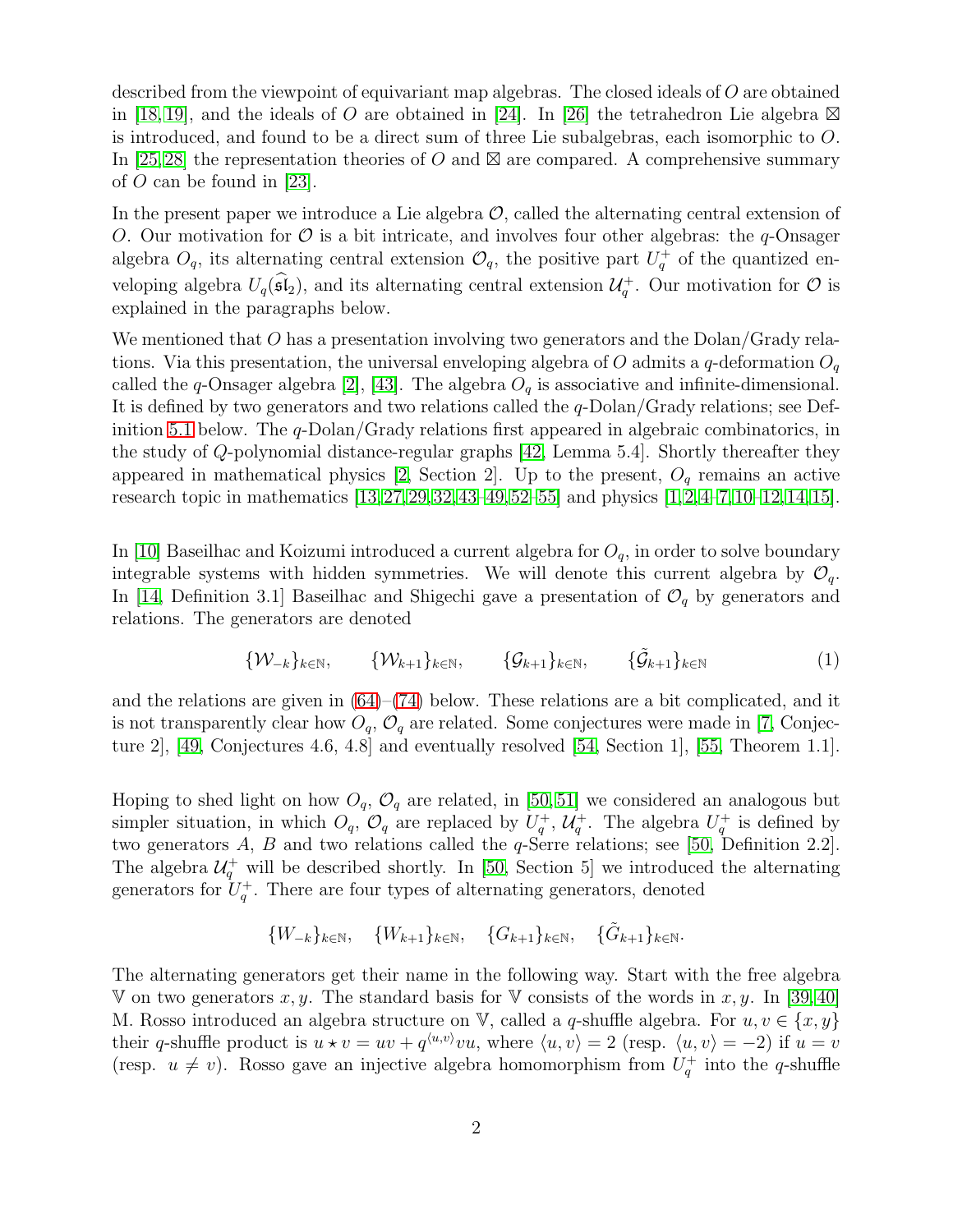algebra V, that sends  $A \mapsto x$  and  $B \mapsto y$ . By [\[50,](#page-22-7) Definition 5.2] the homomorphism sends

$$
W_0 \mapsto x, \qquad W_{-1} \mapsto xyx, \qquad W_{-2} \mapsto xyxyx, \qquad \dots
$$
  
\n
$$
W_1 \mapsto y, \qquad W_2 \mapsto yxy, \qquad W_3 \mapsto yxyxy, \qquad \dots
$$
  
\n
$$
G_1 \mapsto yx, \qquad G_2 \mapsto yxyx, \qquad G_3 \mapsto yxyxyx, \qquad \dots
$$
  
\n
$$
\tilde{G}_1 \mapsto xy, \qquad \tilde{G}_2 \mapsto xyxy, \qquad \tilde{G}_3 \mapsto xyxyxy, \qquad \dots
$$

In [\[50\]](#page-22-7) we used the above homomorphism to obtain many relations involving the alternating generators; see [\[50,](#page-22-7) Propositions 5.7, 5.10]. These relations can be viewed as a limiting case of [\(64\)](#page-17-0)–[\(74\)](#page-17-1), in which the parameter  $\rho$  below [\(74\)](#page-17-1) goes to zero.

In [\[51,](#page-22-8) Definition 3.1] we defined the algebra  $\mathcal{U}_q^+$  by generators and relations in the following way. The generators, said to be alternating, are in bijection with the alternating generators of  $U_q^+$ . The relations are the ones in [\[50,](#page-22-7) Propositions 5.7, 5.10]. By construction there exists a surjective algebra homomorphism  $\mathcal{U}_q^+ \to U_q^+$  that sends each alternating generator of  $\mathcal{U}_q^+$ to the corresponding alternating generator of  $U_q^+$ . In [\[51,](#page-22-8) Lemma 3.6, Theorem 5.17] we adjusted this homomorphism to get an algebra isomorphism  $\mathcal{U}_q^+ \to U_q^+ \otimes \mathbb{F}[z_1, z_2, \ldots]$ , where **F** is the ground field and  $\{z_n\}_{n=1}^{\infty}$  are mutually commuting indeterminates. We also showed in [\[51,](#page-22-8) Theorem 10.2] that the alternating generators form a PBW basis for  $\mathcal{U}_q^+$ .

Using the example of  $U_q^+$ ,  $\mathcal{U}_q^+$  as a guide, in [\[54\]](#page-22-6) we considered how  $O_q$ ,  $O_q$  are related. Employing the Bergman diamond lemma, we were able to show in [\[54,](#page-22-6) Theorem 6.1] that the generators [\(1\)](#page-1-0) form a PBW basis for  $\mathcal{O}_q$ . We used this in [\[54,](#page-22-6) Theorem 9.14] to establish an algebra isomorphism  $\mathcal{O}_q \to O_q \otimes \mathbb{F}[z_1, z_2, \ldots]$ .

We just described how  $O_q$ ,  $\mathcal{O}_q$  are related. We now return to the Lie algebras O,  $\mathcal{O}$ . We can obtain O from  $O_q$  as a  $q = 1$  limit. As we will see, we can similarly obtain O from  $O_q$  as a  $q = 1$  limit. Changing our point of view, we can say that  $\mathcal{O}_q$  is a q-analog of  $\mathcal{O}$ , in the same way that  $O_q$  is a q-analog of O. To our knowledge  $O$  has not been considered previously.

In this paper we give a comprehensive description of  $\mathcal{O}$ . Our results are summarized as follows. We construct an ideal  $\mathcal L$  of the loop algebra  $L(\mathfrak{gl}_2)$  that has codimension 1. We define  $\mathcal O$  to be the set of elements in  $\mathcal L$  that are fixed by a certain involution. We display two bases for  $\mathcal{O}$ , and give the action of the Lie bracket on each basis. We give three presentations of  $O$  by generators and relations. We show that the center  $\mathcal Z$  of  $O$  has infinite dimension, and we display two bases for Z. We obtain the direct sum  $\mathcal{O} = \mathcal{O} + \mathcal{Z}$ . We display an automorphism  $\sigma$  of  $\mathcal O$  and an antiautomorphism  $\dagger$  of  $\mathcal O$ . We show how  $\sigma$  and  $\dagger$  act on the above bases for  $\mathcal O$ . We show that  $\sigma$  and  $\dagger$  fix everything in  $\mathcal Z$ . After a brief description of  $O_q$  and  $O_q$ , we explain the  $q = 1$  limit process that allows us to recover O from  $O_q$  and O from  $\mathcal{O}_q$ . At the end of the paper, we make many comparisons between O,  $\mathcal{O}$  and  $O_q$ ,  $\mathcal{O}_q$ .

In condensed form, our main results are roughly summarized by the following two analogies: (i) O is to O as  $\mathcal{O}_q$  is to  $O_q$ ; (ii)  $O_q$  is to O as  $\mathcal{O}_q$  is to O.

This paper is organized as follows. In Section 2 we give some preliminaries, that are mainly about the loop algebras  $L(\mathfrak{sl}_2)$  and  $L(\mathfrak{gl}_2)$ . In Section 3, we review some basic facts about O. In Section 4, we give our comprehensive description of  $\mathcal{O}$ . In Section 5, we describe  $O_q$ ,  $\mathcal{O}_q$  and their relationship to O, O.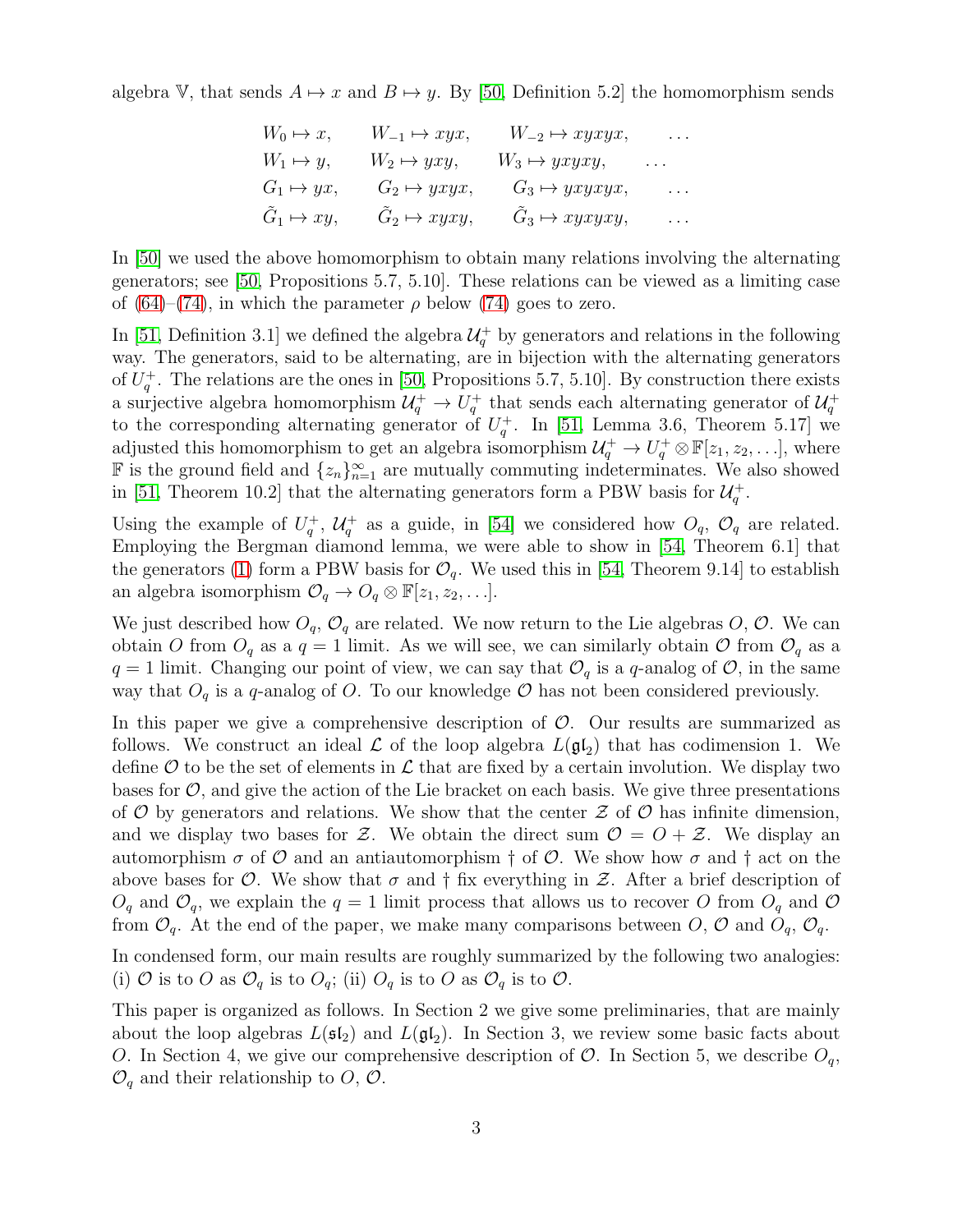### 2 Preliminaries

We now begin our formal argument. Throughout the paper, the following notational conventions are in effect. Recall the natural numbers  $\mathbb{N} = \{0, 1, 2, ...\}$  and integers  $\mathbb{Z} =$  $\{0, \pm 1, \pm 2, \ldots\}$ . Define  $\mathbb{N}^+ = \mathbb{N}\setminus\{0\}$ . Let  $\mathbb F$  denote a field with characteristic zero. Every vector space and tensor product mentioned in this paper is over  $\mathbb{F}$ . We will be discussing associative algebras and Lie algebras. Every algebra with no Lie prefix mentioned in this paper, is understood to be associative and have a multiplicative identity. A subalgebra has the same multiplicative identity as the parent algebra. Every algebra and Lie algebra mentioned in this paper is over F.

We now introduce an algebra that will play a role in our discussion. Let  $t$  denote an indeterminate. Let  $\mathbb{F}[t, t^{-1}]$  denote the algebra of Laurent polynomials in  $t, t^{-1}$  that have all coefficients in  $\mathbb{F}$ . The vector space  $\mathbb{F}[t, t^{-1}]$  has a basis  $\{t^n\}_{n\in\mathbb{Z}}$ . The algebra  $\mathbb{F}[t, t^{-1}]$  has an automorphism  $\tau$  that sends  $t \mapsto t^{-1}$ .

**Definition 2.1.** (See [\[17,](#page-20-11) p. 299].) Let  $\mathcal A$  denote an algebra. A *Poincaré-Birkhoff-Witt* (or PBW) basis for A consists of a subset  $\Omega \subseteq A$  and a linear order  $\lt$  on  $\Omega$  such that the following is a basis for the vector space  $\mathcal{A}$ :

$$
a_1 a_2 \cdots a_n
$$
  $n \in \mathbb{N}$ ,  $a_1, a_2, \ldots, a_n \in \Omega$ ,  $a_1 \le a_2 \le \cdots \le a_n$ .

We interpret the empty product as the multiplicative identity in  $\mathcal{A}$ .

Next, we have some general comments about Lie algebras. An introduction to this topic can be found in [\[16\]](#page-20-12). Let  $\mathfrak g$  denote a Lie algebra with Lie bracket [, ]. Recall that  $\mathfrak g$  is abelian whenever  $[u, v] = 0$  for all  $u, v \in \mathfrak{g}$ . An element  $u \in \mathfrak{g}$  is called *central* whenever  $[u, v] = 0$ for all  $v \in \mathfrak{g}$ . The set of central elements in g forms an ideal of g, called the *center* of g. The center of  $\mathfrak g$  is abelian. Let  $\mathrm{Mat}_2(\mathbb F)$  denote the algebra consisting of the  $2 \times 2$  matrices that have all entries in F. Let I denote the identity matrix in  $\text{Mat}_2(\mathbb{F})$ . Let  $\mathfrak{gl}_2$  denote the Lie algebra consisting of the vector space  $\text{Mat}_2(\mathbb{F})$  and Lie bracket  $[u, v] = uv - vu$ . The center of  $\mathfrak{gl}_2$  is equal to  $\mathbb{F}I$ . View the vector space  $\mathbb F$  as a Lie algebra with Lie bracket  $[u, v] = 0$ . The trace map tr :  $\mathfrak{gl}_2 \to \mathbb{F}$  is a Lie algebra homomorphism, with kernel denoted by  $\mathfrak{sl}_2$ . The sum  $\mathfrak{gl}_2 = \mathbb{F}I + \mathfrak{sl}_2$  is direct. The vector space  $\mathfrak{sl}_2$  has a basis

$$
e = \begin{pmatrix} 0 & 1 \\ 0 & 0 \end{pmatrix}, \qquad f = \begin{pmatrix} 0 & 0 \\ 1 & 0 \end{pmatrix}, \qquad h = \begin{pmatrix} 1 & 0 \\ 0 & -1 \end{pmatrix}
$$

and

$$
[h, e] = 2e,
$$
  $[h, f] = -2f,$   $[e, f] = h.$ 

For a Lie algebra  $\mathfrak{g}$ , let  $L(\mathfrak{g})$  denote the Lie algebra consisting of the vector space  $\mathfrak{g} \otimes \mathbb{F}[t, t^{-1}]$ and Lie bracket

$$
[u \otimes \varphi, v \otimes \phi] = [u, v] \otimes \varphi \phi, \qquad u, v \in \mathfrak{g}, \qquad \varphi, \phi \in \mathbb{F}[t, t^{-1}].
$$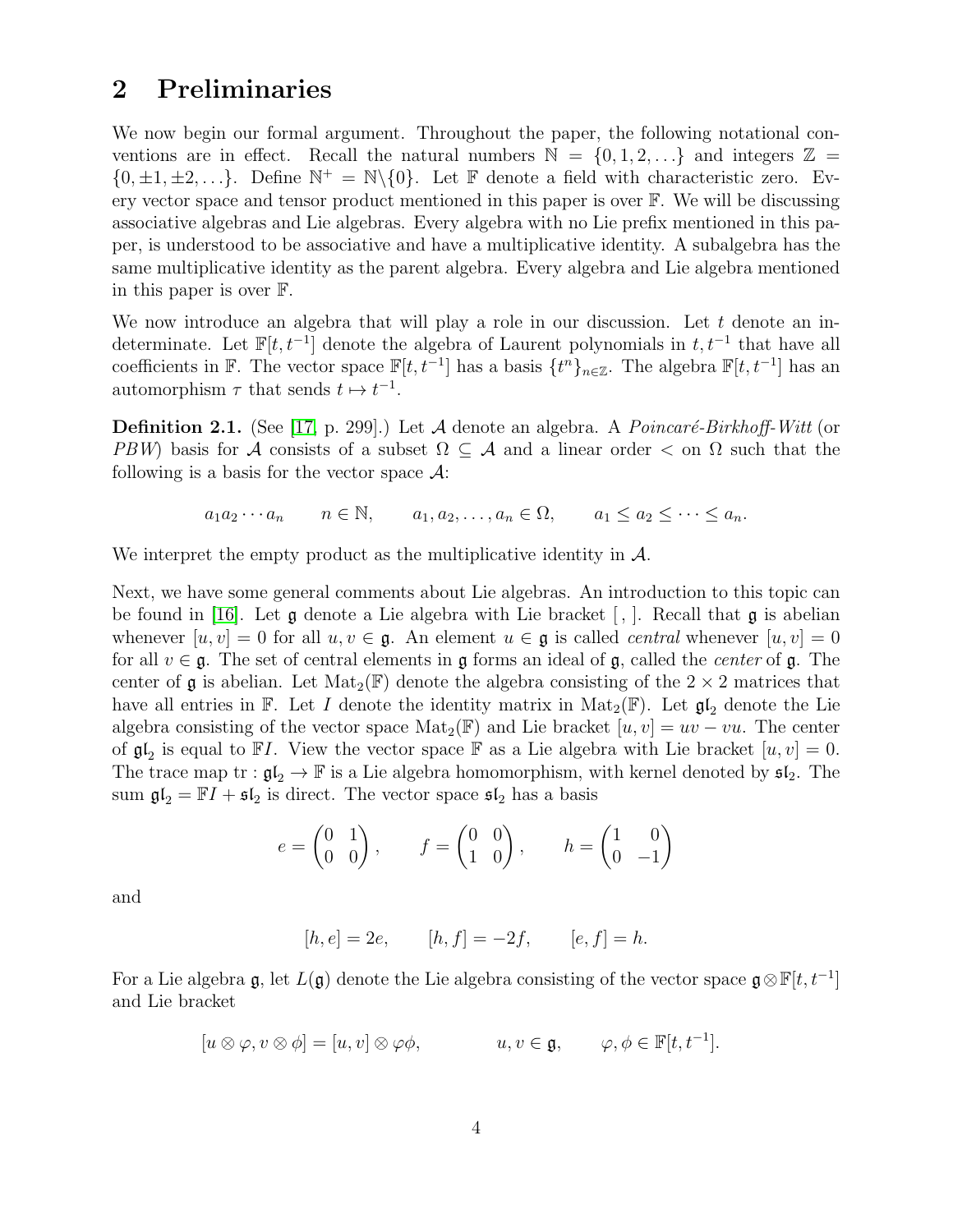We call  $L(\mathfrak{g})$  the loop algebra for  $\mathfrak{g}$ . For  $\mathfrak{g} = \mathfrak{gl}_2$  or  $\mathfrak{g} = \mathfrak{sl}_2$ , we sometimes view an element  $x \in L(\mathfrak{g})$  as a 2 × 2 matrix that has entries in  $\mathbb{F}[t, t^{-1}]$ :

$$
x = \begin{pmatrix} a(t) & b(t) \\ c(t) & d(t) \end{pmatrix}, \qquad a(t), b(t), c(t), d(t) \in \mathbb{F}[t, t^{-1}].
$$

Next, we describe an automorphism  $\theta$  of  $L(\mathfrak{gl}_2)$ . Define the matrix  $z = \begin{pmatrix} 0 & 1 \\ 1 & 0 \end{pmatrix}$  and note that  $z^2 = I$ . The Lie algebra  $\mathfrak{gl}_2$  has an automorphism that sends  $u \mapsto zuz^{-1}$  for all  $u \in \mathfrak{gl}_2$ . For  $u = \begin{pmatrix} a & b \\ c & d \end{pmatrix}$  we have  $zuz^{-1} = \begin{pmatrix} d & c \\ b & a \end{pmatrix}$ . The automorphism  $\theta$  of  $L(\mathfrak{gl}_2)$  sends  $u \otimes \varphi \mapsto zuz^{-1} \otimes \tau(\varphi)$ for all  $u \in \mathfrak{gl}_2$  and  $\varphi \in \mathbb{F}[t, t^{-1}]$ . For  $x \in L(\mathfrak{gl}_2)$  the elements  $x, \theta(x)$  are related as follows:

$$
x = \begin{pmatrix} a(t) & b(t) \\ c(t) & d(t) \end{pmatrix}, \qquad \theta(x) = \begin{pmatrix} d(t^{-1}) & c(t^{-1}) \\ b(t^{-1}) & a(t^{-1}) \end{pmatrix}.
$$
 (2)

The automorphism  $\theta$  sends

<span id="page-4-0"></span>
$$
I \otimes t^{n} \mapsto I \otimes t^{-n}, \qquad e \otimes t^{n} \mapsto f \otimes t^{-n},
$$
  

$$
f \otimes t^{n} \mapsto e \otimes t^{-n}, \qquad h \otimes t^{n} \mapsto -h \otimes t^{-n}
$$

for  $n \in \mathbb{Z}$ . We have  $\theta^2 = id$ , where id denotes the identity map. The automorphism  $\theta$  leaves  $L(\mathfrak{sl}_2)$  invariant, and the restriction of  $\theta$  to  $L(\mathfrak{sl}_2)$  is an automorphism of  $L(\mathfrak{sl}_2)$ .

Next, we describe an automorphism  $\sigma$  of  $L(\mathfrak{gl}_2)$ . Define the matrix  $\zeta = \begin{pmatrix} 0 & t \\ 1 & 0 \end{pmatrix}$  and note that  $\zeta^2 = tI$ . The automorphism  $\sigma$  of  $L(\mathfrak{gl}_2)$  sends  $x \mapsto \zeta x \zeta^{-1}$  for all  $x \in L(\mathfrak{gl}_2)$ . For  $x \in L(\mathfrak{gl}_2)$ the elements x,  $\sigma(x)$  are related as follows:

$$
x = \begin{pmatrix} a(t) & b(t) \\ c(t) & d(t) \end{pmatrix}, \qquad \sigma(x) = \begin{pmatrix} d(t) & c(t)t \\ b(t)t^{-1} & a(t) \end{pmatrix}.
$$
 (3)

The automorphism  $\sigma$  sends

<span id="page-4-1"></span>
$$
I \otimes t^n \mapsto I \otimes t^n, \qquad e \otimes t^n \mapsto f \otimes t^{n-1},
$$
  
\n
$$
f \otimes t^n \mapsto e \otimes t^{n+1}, \qquad h \otimes t^n \mapsto -h \otimes t^n
$$

for  $n \in \mathbb{Z}$ . We have  $\sigma^2 = id$ . The automorphism  $\sigma$  leaves  $L(\mathfrak{sl}_2)$  invariant, and the restriction of  $\sigma$  to  $L(\mathfrak{sl}_2)$  is an automorphism of  $L(\mathfrak{sl}_2)$ .

An *antiautomorphism* of a Lie algebra  $\mathfrak g$  is a vector space isomorphism  $\alpha : \mathfrak g \to \mathfrak g$  that sends  $[u, v] \mapsto [\alpha(v), \alpha(u)]$  for all  $u, v \in \mathfrak{g}$ . We now describe an antiautomorphism  $\dagger$  of  $L(\mathfrak{gl}_2)$ . This map sends  $u \otimes \varphi \mapsto u^t \otimes \tau(\varphi)$  (t = transpose) for all  $u \in \mathfrak{gl}_2$  and  $\varphi \in \mathbb{F}[t, t^{-1}]$ . For  $x \in L(\mathfrak{gl}_2)$ the elements x,  $\dagger(x)$  are related as follows:

$$
x = \begin{pmatrix} a(t) & b(t) \\ c(t) & d(t) \end{pmatrix}, \qquad \qquad \dagger(x) = \begin{pmatrix} a(t^{-1}) & c(t^{-1}) \\ b(t^{-1}) & d(t^{-1}) \end{pmatrix}.
$$
 (4)

The automorphism † sends

<span id="page-4-2"></span>
$$
I \otimes t^n \mapsto I \otimes t^{-n}, \qquad e \otimes t^n \mapsto f \otimes t^{-n},
$$
  
\n
$$
f \otimes t^n \mapsto e \otimes t^{-n}, \qquad h \otimes t^n \mapsto h \otimes t^{-n}
$$

for  $n \in \mathbb{Z}$ . We have  $\dagger^2 = id$ . Note that  $\dagger$  leaves  $L(\mathfrak{sl}_2)$  invariant, and the restriction of  $\dagger$  to  $L(\mathfrak{sl}_2)$  is an antiautomorphism of  $L(\mathfrak{sl}_2)$ .

In the previous paragraphs, we define the automorphisms  $\theta$ ,  $\sigma$  of  $L(\mathfrak{gl}_2)$  and the antiautomorphism  $\dagger$  of  $L(\mathfrak{gl}_2)$ . The maps  $\theta$ ,  $\sigma$ ,  $\dagger$  mutually commute.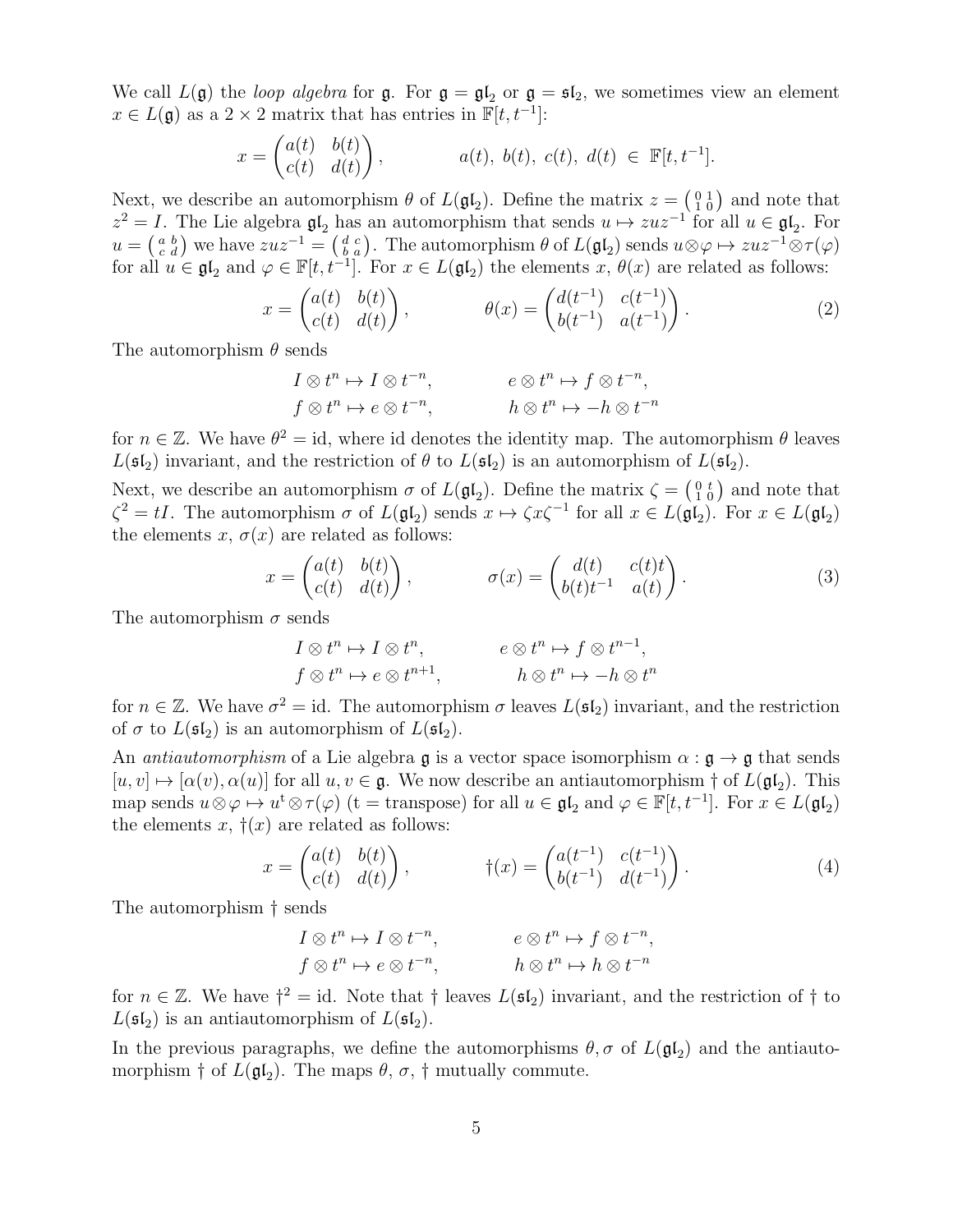#### 3 The Onsager Lie algebra

In this section we recall the Onsager Lie algebra and review its basic properties. This material is intended to motivate Sections 4, 5 which contain our main results. For more background information, see [\[23\]](#page-21-11).

<span id="page-5-1"></span>**Definition 3.1.** (See [\[38\]](#page-21-3), [\[19,](#page-20-2) Section 2].) Let O denote the Lie subalgebra of  $L(\mathfrak{sl}_2)$ consisting of the elements that are fixed by  $\theta$ . We call O the Onsager Lie algebra.

<span id="page-5-2"></span>**Lemma 3.2.** The Lie algebra O is invariant under  $\sigma$  and  $\dagger$ .

*Proof.* Since  $\sigma$  and  $\dagger$  commute with  $\theta$ .

By Lemma [3.2](#page-5-2) and the construction, the restriction of  $\sigma$  (resp. †) to O is an automorphism (resp. antiautomorphism) of the Lie algebra O.

Our next goal is to display a basis for O.

<span id="page-5-3"></span>**Definition 3.3.** For  $k \in \mathbb{Z}$  define  $A_k, B_k \in L(\mathfrak{sl}_2)$  as follows:

$$
A_k = \begin{pmatrix} 0 & t^k \\ t^{-k} & 0 \end{pmatrix}, \qquad B_k = \frac{t^k - t^{-k}}{2} \begin{pmatrix} 1 & 0 \\ 0 & -1 \end{pmatrix} . \tag{5}
$$

Referring to Definition [3.3,](#page-5-3) we have  $B_0 = 0$  and  $B_{-k} + B_k = 0$  for  $k \in \mathbb{Z}$ .

<span id="page-5-0"></span>**Lemma 3.4.** (See [\[19,](#page-20-2) Section 2].) The elements  $\{A_k\}_{k\in\mathbb{Z}}$ ,  $\{B_k\}_{k\in\mathbb{N}^+}$  form a basis for the vector space O. Moreover for  $k, \ell \in \mathbb{Z}$ ,

<span id="page-5-6"></span><span id="page-5-4"></span>
$$
[A_k, A_\ell] = 2B_{k-\ell},\tag{6}
$$

$$
[B_k, A_\ell] = A_{k+\ell} - A_{\ell-k},\tag{7}
$$

<span id="page-5-5"></span>
$$
[B_k, B_\ell] = 0. \tag{8}
$$

*Proof.* The first assertion is readily checked using  $(2)$  and Definition [3.1.](#page-5-1) The relations  $(6)$ – [\(8\)](#page-5-5) are verified using Definition [3.3](#page-5-3) and matrix multiplication. □

**Note 3.5.** The basis for O from Lemma [3.4](#page-5-0) is a bit nonstandard. The elements  $A_k, B_k$  in this basis correspond to the elements called  $A_k/2$ ,  $G_k/2$  in [\[19,](#page-20-2) Section 2]. We make this adjustment for notational convenience.

**Lemma 3.6.** For  $k \in \mathbb{Z}$  the automorphism  $\sigma$  sends

$$
A_k \mapsto A_{1-k}, \qquad B_k \mapsto B_{-k},
$$

and the antiautomorphism † sends

$$
A_k \mapsto A_k, \qquad \qquad B_k \mapsto B_{-k}.
$$

Proof. The first assertion is verified using Definition [3.3](#page-5-3) and [\(3\)](#page-4-1). The second assertion is verified using Definition [3.3](#page-5-3) and [\(4\)](#page-4-2).  $\Box$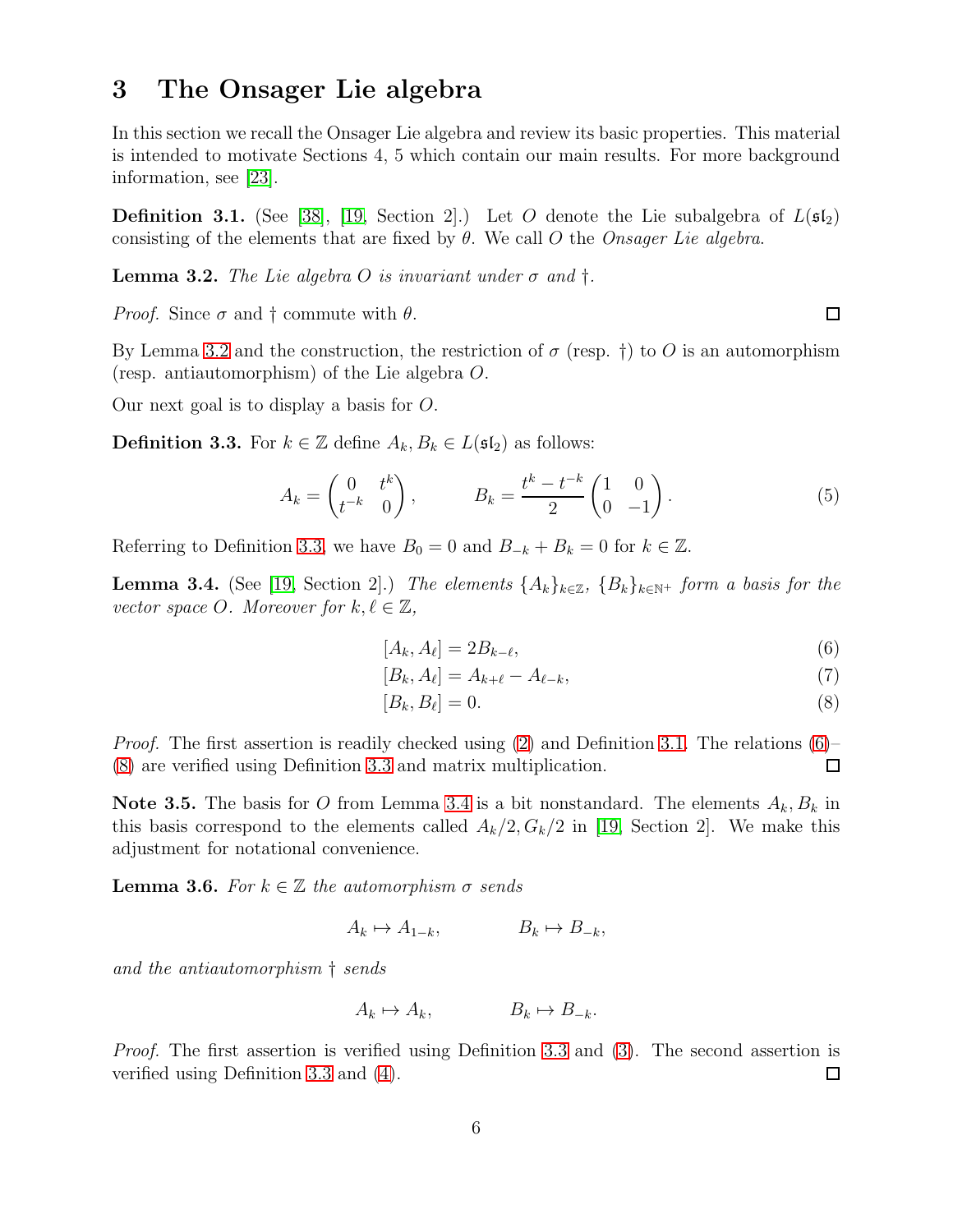We give another basis for O.

<span id="page-6-3"></span>**Definition 3.7.** For  $k \in \mathbb{N}$  define

$$
W_{-k} = \left(\frac{t+t^{-1}}{2}\right)^k \begin{pmatrix} 0 & 1 \\ 1 & 0 \end{pmatrix}, \qquad W_{k+1} = \left(\frac{t+t^{-1}}{2}\right)^k \begin{pmatrix} 0 & t \\ t^{-1} & 0 \end{pmatrix}, \tag{9}
$$

$$
\tilde{G}_{k+1} = \left(\frac{t+t^{-1}}{2}\right)^k \begin{pmatrix} t^{-1} - t & 0\\ 0 & t - t^{-1} \end{pmatrix}.
$$
\n(10)

Note that  $W_0 = A_0$  and  $W_1 = A_1$ .

The following basis is a variation on [\[9,](#page-20-1) Definition 4.1 and Theorem 2].

<span id="page-6-0"></span>Lemma 3.8. The elements

<span id="page-6-2"></span><span id="page-6-1"></span>
$$
\{W_{-k}\}_{k \in \mathbb{N}}, \quad \{W_{k+1}\}_{k \in \mathbb{N}}, \quad \{\tilde{G}_{k+1}\}_{k \in \mathbb{N}} \tag{11}
$$

form a basis for the vector space O. Moreover for  $k, \ell \in \mathbb{N}$ ,

$$
[W_{-k}, W_{\ell+1}] = \tilde{G}_{k+\ell+1},\tag{12}
$$

$$
[\tilde{G}_{k+1}, W_{-\ell}] = 4W_{-k-\ell-1} - 4W_{k+\ell+1},\tag{13}
$$

$$
[W_{k+1}, \tilde{G}_{\ell+1}] = 4W_{k+\ell+2} - 4W_{-k-\ell}, \tag{14}
$$

$$
[W_{-k}, W_{-\ell}] = 0, \qquad [W_{k+1}, W_{\ell+1}] = 0, \qquad [\tilde{G}_{k+1}, \tilde{G}_{\ell+1}] = 0.
$$
 (15)

Proof. The first assertion is readily checked using [\(2\)](#page-4-0) and Definition [3.1.](#page-5-1) The relations [\(12\)](#page-6-1)– [\(15\)](#page-6-2) are verified using Definition [3.7](#page-6-3) and matrix multiplication.  $\Box$ 

Note 3.9. The notations of Lemma [3.8](#page-6-0) and [\[9,](#page-20-1) Definition 4.1] are related as follows. The elements  $W_{-k}$ ,  $W_{k+1}$ ,  $\tilde{G}_{k+1}$  in Lemma [3.8](#page-6-0) correspond to the elements called  $W_{-k}/2$ ,  $W_{k+1}/2$ ,  $\tilde{G}_{k+1}/4$  in [\[9,](#page-20-1) Definition 4.1].

**Lemma 3.10.** For  $k \in \mathbb{N}$ , the automorphism  $\sigma$  sends

$$
W_{-k} \mapsto W_{k+1}, \qquad W_{k+1} \mapsto W_{-k}, \qquad \tilde{G}_{k+1} \mapsto -\tilde{G}_{k+1},
$$

and the antiautomorphism † sends

$$
W_{-k} \mapsto W_{-k}, \qquad W_{k+1} \mapsto W_{k+1}, \qquad \tilde{G}_{k+1} \mapsto -\tilde{G}_{k+1}.
$$

Proof. The first assertion is verified using Definition [3.7](#page-6-3) and [\(3\)](#page-4-1). The second assertion is verified using Definition [3.7](#page-6-3) and [\(4\)](#page-4-2).  $\Box$ 

We have a comment.

<span id="page-6-4"></span>**Lemma 3.11.** The center of O is equal to 0.

*Proof.* A matrix x in the center of O has trace 0, and commutes with  $A_0$  and  $A_1$ . By matrix multiplication we find  $x = 0$ . 口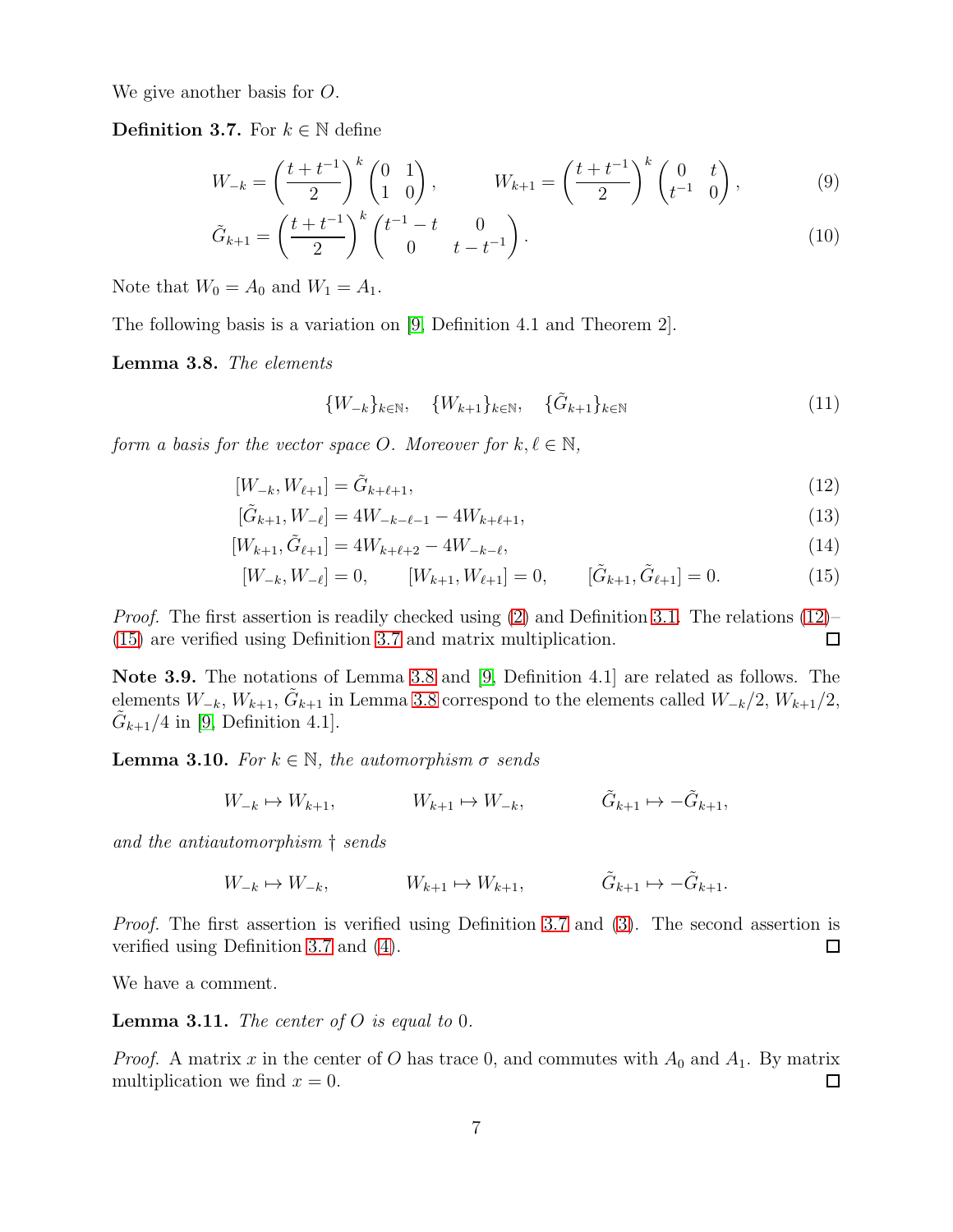We mention two presentations of O by generators and relations.

<span id="page-7-0"></span>**Lemma 3.12.** (See [\[19,](#page-20-2) Section 2].) The Lie algebra O has a presentation by generators  $W_0, W_1$  and relations

$$
[W_0, [W_0, [W_0, W_1]]] = 4[W_0, W_1], \qquad [W_1, [W_1, [W_1, W_0]]] = 4[W_1 W_0]. \qquad (16)
$$

Note 3.13. The relations [\(16\)](#page-7-1) are called the *Dolan/Grady relations* [\[22\]](#page-21-2).

<span id="page-7-3"></span>**Lemma 3.14.** The Lie algebra  $O$  has a presentation by generators

<span id="page-7-2"></span><span id="page-7-1"></span>
$$
\{W_{-k}\}_{k \in \mathbb{N}}, \quad \{W_{k+1}\}_{k \in \mathbb{N}}, \quad \{\tilde{G}_{k+1}\}_{k \in \mathbb{N}} \tag{17}
$$

and the following relations. For  $k, \ell \in \mathbb{N}$ ,

$$
[W_0, W_{k+1}] = [W_{-k}, W_1] = \tilde{G}_{k+1},
$$
  
\n
$$
[\tilde{G}_{k+1}, W_0] = 4W_{-k-1} - 4W_{k+1},
$$
  
\n
$$
[W_1, \tilde{G}_{k+1}] = 4W_{k+2} - 4W_{-k},
$$
  
\n
$$
[W_{-k}, W_{-\ell}] = 0, \qquad [W_{k+1}, W_{\ell+1}] = 0,
$$
  
\n
$$
[W_{-k}, \tilde{G}_{\ell+1}] + [\tilde{G}_{k+1}, W_{-\ell}] = 0,
$$
  
\n
$$
[W_{k+1}, \tilde{G}_{\ell+1}] + [\tilde{G}_{k+1}, W_{\ell+1}] = 0,
$$
  
\n
$$
[\tilde{G}_{k+1}, \tilde{G}_{\ell+1}] = 0.
$$

*Proof.* Define a Lie algebra  $O^{\vee}$  by the presentation in the lemma statement. We show that  $O^{\vee}$ is isomorphic to O. Setting  $(k, \ell) = (0, 1)$  in the first four relations of the lemma statement, we routinely find that the elements  $W_0$ ,  $W_1$  of  $O^{\vee}$  satisfy the Dolan/Grady relations [\(16\)](#page-7-1). By this and Lemma [3.12,](#page-7-0) there exists a Lie algebra homomorphism  $\alpha: O \to O^{\vee}$  that sends  $W_0 \mapsto W_0$  and  $W_1 \mapsto W_1$ . The homomorphism  $\alpha$  is surjective, because the O<sup> $\vee$ </sup>-generators [\(17\)](#page-7-2) are contained in  $\alpha(O)$  by the first three relations in the lemma statement and induction on the ordering  $W_0, W_1, \tilde{G}_1, W_{-1}, W_2, \tilde{G}_2, \ldots$  By matrix multiplication, the elements of O from Definition [3.7](#page-6-3) satisfy the relations in the lemma statement. Therefore, there exists a Lie algebra homomorphism  $\beta: O^{\vee} \to O$  that sends

$$
W_{-k} \mapsto W_{-k}, \qquad W_{k+1} \mapsto W_{k+1}, \qquad \tilde{G}_{k+1} \mapsto \tilde{G}_{k+1}
$$

for  $k \in \mathbb{N}$ . By construction  $\beta$  is surjective. The homomorphisms  $\alpha$ ,  $\beta$  are inverses, and hence bijections. The result follows. bijections. The result follows.

Note 3.15. There is another proof of Lemma [3.14](#page-7-3) that uses Lemma [3.8.](#page-6-0) The proof strategy is to show that the following imply each other: (i) the relations  $(12)$ – $(15)$ ; (ii) the relations listed in Lemma [3.14.](#page-7-3) These implications can be obtained by adapting the proof of [\[3,](#page-19-3) Proposition 2.18].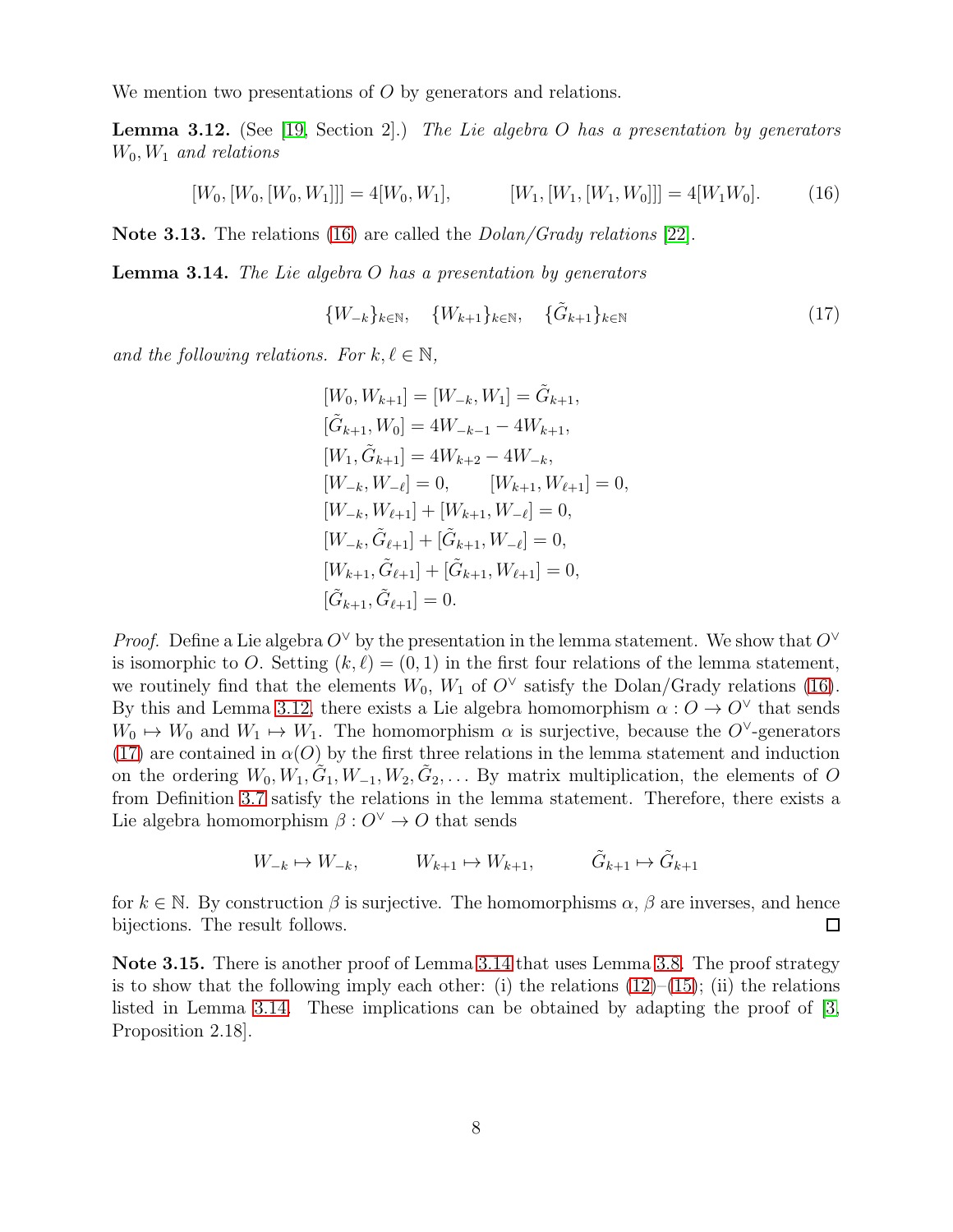#### 4 The alternating central extension  $\mathcal O$  of  $\mathcal O$

In this section we introduce the alternating central extension  $\mathcal O$  of  $\mathcal O$ .

To motivate things, we have some comments about the loop algebras  $L(\mathfrak{sl}_2)$  and  $L(\mathfrak{gl}_2)$ . Let C denote the center of  $L(\mathfrak{gl}_2)$ . We have  $C = I \otimes \mathbb{F}[t, t^{-1}]$ . The sum  $L(\mathfrak{gl}_2) = C + L(\mathfrak{sl}_2)$  is direct, and both summands are ideals in  $L(\mathfrak{gl}_2)$ .

There exists a surjective algebra homomorphism  $\gamma : \mathbb{F}[t, t^{-1}] \to \mathbb{F}$  that sends  $t \mapsto 1$ . For  $\varphi \in$  $\mathbb{F}[t, t^{-1}]$  the scalar  $\gamma(\varphi)$  is described as follows. Write  $\varphi = \sum_{n \in \mathbb{Z}} a_n t^n$  with  $a_n \in \mathbb{F}$  for  $n \in \mathbb{Z}$ . Then  $\gamma(\varphi) = \sum_{n \in \mathbb{Z}} a_n$ . Let  $\mathbb{F}[t, t^{-1}]'$  denote the kernel of  $\gamma$ . The sum  $\mathbb{F}[t, t^{-1}] = \mathbb{F}1 + \mathbb{F}[t, t^{-1}]'$ is direct. The vector space  $\mathbb{F}[t, t^{-1}]'$  has a basis  $\{t^n - 1\}_{0 \neq n \in \mathbb{Z}}$ . Define  $C' = I \otimes \mathbb{F}[t, t^{-1}]'$ . The sum  $C = \mathbb{F}I \otimes 1 + C'$  is direct. The vector space C' has basis  $\{I \otimes (t^n - 1)\}_{0 \neq n \in \mathbb{Z}}$ .

There exists a surjective Lie algebra homomorphism  $\varepsilon : L(\mathfrak{gl}_2) \to \mathbb{F}$  that sends  $u \otimes \varphi \mapsto$ tr(u) $\gamma(\varphi)$  for all  $u \in \mathfrak{gl}_2$  and  $\varphi \in \mathbb{F}[t, t^{-1}]$ . For  $x \in L(\mathfrak{gl}_2)$  the scalar  $\varepsilon(x)$  is described as follows:

<span id="page-8-0"></span>
$$
x = \begin{pmatrix} a(t) & b(t) \\ c(t) & d(t) \end{pmatrix}, \qquad \varepsilon(x) = a(1) + d(1). \tag{18}
$$

The homomorphism  $\varepsilon$  sends

$$
I \otimes t^n \mapsto 2
$$
,  $e \otimes t^n \mapsto 0$ ,  $f \otimes t^n \mapsto 0$ ,  $h \otimes t^n \mapsto 0$ 

for  $n \in \mathbb{Z}$ . Comparing [\(2\)](#page-4-0), [\(3\)](#page-4-1), [\(4\)](#page-4-2) with [\(18\)](#page-8-0), we find that the following diagrams commute:

$$
\begin{array}{ccccccc}\nL(\mathfrak{gl}_2) & \xrightarrow{\varepsilon} & \mathbb{F} & & L(\mathfrak{gl}_2) & \xrightarrow{\varepsilon} & \mathbb{F} & & L(\mathfrak{gl}_2) & \xrightarrow{\varepsilon} & \mathbb{F} \\
\theta & & \downarrow \mathrm{id} & & \sigma & \downarrow \mathrm{id} & & \dagger & & \downarrow \mathrm{id} \\
L(\mathfrak{gl}_2) & \xrightarrow{\varepsilon} & \mathbb{F} & & L(\mathfrak{gl}_2) & \xrightarrow{\varepsilon} & \mathbb{F} & & & L(\mathfrak{gl}_2) & \xrightarrow{\varepsilon} & \mathbb{F}\n\end{array}
$$

Let  $\mathcal L$  denote the kernel of  $\varepsilon$ . The sum  $L(\mathfrak{gl}_2) = \mathbb{F} I \otimes 1 + \mathcal L$  is direct, and both summands are ideals of  $L(\mathfrak{gl}_2)$ . The sum  $\mathcal{L} = C' + L(\mathfrak{sl}_2)$  is direct, and both summands are ideals of  $\mathcal{L}$ . By the above commuting diagrams, the Lie algebra  $\mathcal L$  is invariant under  $\theta$ ,  $\sigma$ ,  $\dagger$ .

<span id="page-8-3"></span>**Definition 4.1.** Let  $\mathcal O$  denote the Lie algebra consisting of the elements in  $\mathcal L$  that are fixed by  $\theta$ . As we will see, there exists a surjective Lie algebra homomorphism  $\mathcal{O} \to \mathcal{O}$  whose kernel is the center of  $\mathcal{O}$ . We call  $\mathcal{O}$  the *alternating central extension of O*.

<span id="page-8-1"></span>**Lemma 4.2.** The Lie algebra  $\mathcal O$  is invariant under  $\sigma$  and  $\dagger$ .

*Proof.* Since  $\sigma$  and  $\dagger$  commute with  $\theta$ .

By Lemma [4.2](#page-8-1) and the construction, the restriction of  $\sigma$  (resp. †) to  $\mathcal O$  is an automorphism (resp. antiautomorphism) of the Lie algebra  $\mathcal{O}$ .

Our next goal is to display a basis for  $\mathcal{O}$ .

<span id="page-8-2"></span>Definition 4.3. For  $k \in \mathbb{Z}$  define

<span id="page-8-4"></span>
$$
\mathcal{A}_k = \begin{pmatrix} 0 & t^k \\ t^{-k} & 0 \end{pmatrix}, \qquad \mathcal{B}_k = \begin{pmatrix} t^k - 1 & 0 \\ 0 & t^{-k} - 1 \end{pmatrix}.
$$
 (19)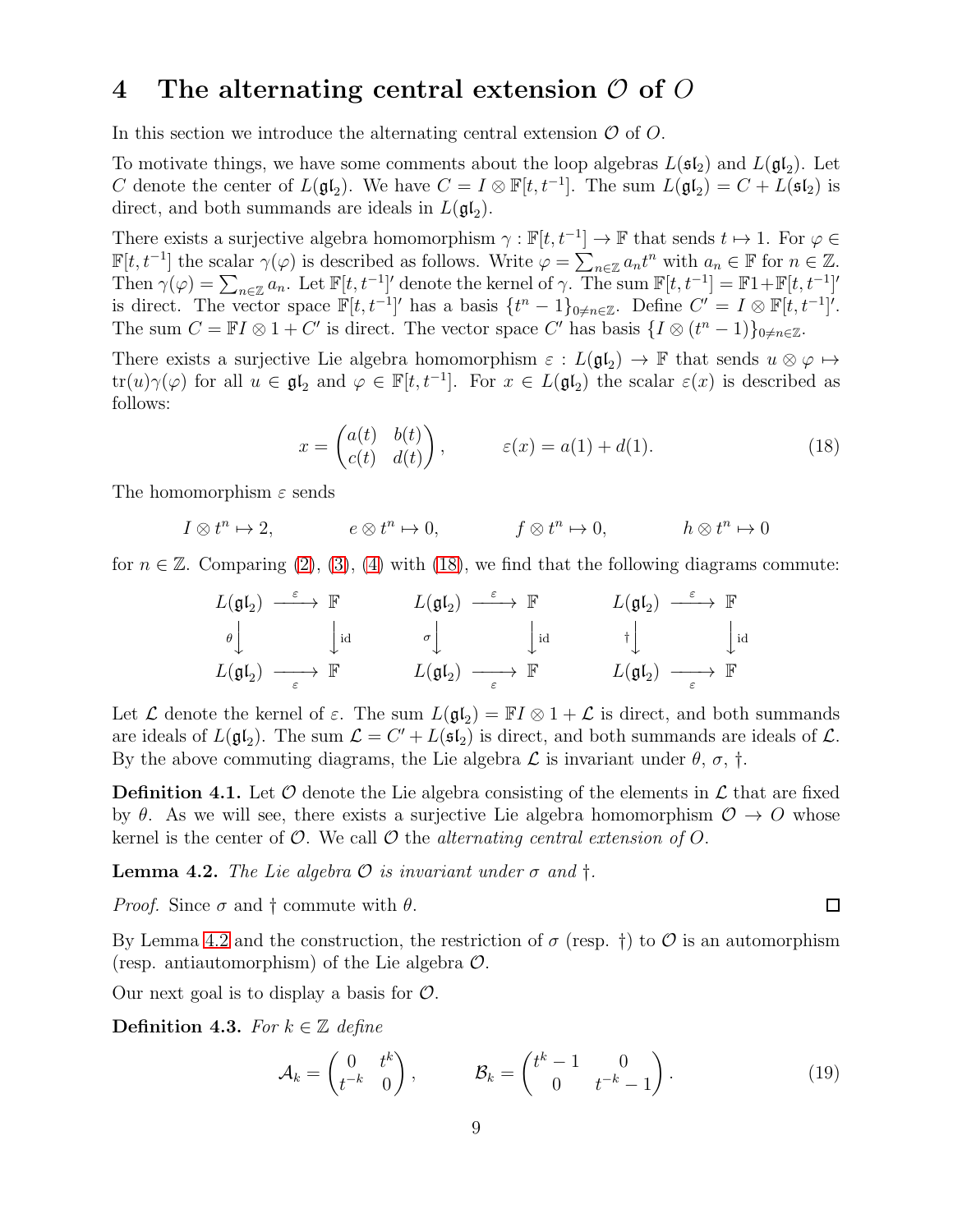Referring to Definition [4.3,](#page-8-2) we have  $\mathcal{B}_0 = 0$ .

<span id="page-9-4"></span>**Lemma 4.4.** The elements  $\{\mathcal{A}_k\}_{k\in\mathbb{Z}}$ ,  $\{\mathcal{B}_k\}_{0\neq k\in\mathbb{Z}}$  form a basis for  $\mathcal{O}$ . Moreover for  $k, \ell \in \mathbb{Z}$ ,

$$
[\mathcal{A}_k, \mathcal{A}_\ell] = \mathcal{B}_{k-\ell} - \mathcal{B}_{\ell-k},\tag{20}
$$

$$
[\mathcal{B}_k, \mathcal{A}_\ell] = A_{k+\ell} - A_{\ell-k},\tag{21}
$$

<span id="page-9-1"></span><span id="page-9-0"></span>
$$
[\mathcal{B}_k, \mathcal{B}_\ell] = 0. \tag{22}
$$

*Proof.* The first assertion is readily checked using  $(2)$ ,  $(18)$  and Definition [4.1.](#page-8-3) The relations [\(20\)](#page-9-0)–[\(22\)](#page-9-1) are verified using Definition [4.3](#page-8-2) and matrix multiplication. 口

Next we clarify how the elements  $\{A_k\}_{k\in\mathbb{Z}}$ ,  $\{B_k\}_{k\in\mathbb{Z}}$  from Definition [3.3](#page-5-3) are related to the elements  $\{\mathcal{A}_k\}_{k\in\mathbb{Z}}, \{\mathcal{B}_k\}_{k\in\mathbb{Z}}$  from Definition [4.3.](#page-8-2)

<span id="page-9-2"></span>Lemma 4.5. For  $k \in \mathbb{Z}$ ,

$$
A_k = \mathcal{A}_k, \qquad B_k = (\mathcal{B}_k - \mathcal{B}_{-k})/2.
$$

*Proof.* Use  $(5)$  and  $(19)$ .

<span id="page-9-7"></span>**Lemma 4.6.** For  $k \in \mathbb{Z}$  the automorphism  $\sigma$  sends

$$
\mathcal{A}_k \mapsto \mathcal{A}_{1-k}, \qquad \qquad \mathcal{B}_k \mapsto \mathcal{B}_{-k},
$$

and the antiautomorphism † sends

$$
\mathcal{A}_k \mapsto \mathcal{A}_k, \qquad \qquad \mathcal{B}_k \mapsto \mathcal{B}_{-k}.
$$

Proof. The first assertion is verified using Definition [4.3](#page-8-2) and [\(3\)](#page-4-1). The second assertion is verified using Definition [4.3](#page-8-2) and [\(4\)](#page-4-2).  $\Box$ 

Next we consider the center of the Lie algebra  $\mathcal{O}$ .

**Definition 4.7.** Let  $\mathcal Z$  denote the center of  $\mathcal O$ .

<span id="page-9-6"></span>**Lemma 4.8.** For  $k \in \mathbb{Z}$  we have

$$
\mathcal{B}_k + \mathcal{B}_{-k} = I \otimes (t^k + t^{-k} - 2).
$$

Moreover,  $\mathcal{B}_k + \mathcal{B}_{-k} \in \mathcal{Z}$ .

 $\Box$ Proof. The first assertion is verified using [\(19\)](#page-8-4). The second assertion is clear.

<span id="page-9-8"></span>**Lemma 4.9.** The following  $(i)$ – $(iv)$  hold.

(i) The vector space O has a basis

$$
\mathcal{A}_k, \quad k \in \mathbb{Z}; \qquad \qquad (\mathcal{B}_k - \mathcal{B}_{-k})/2, \quad k \in \mathbb{N}^+.
$$

(ii) The vector space  $\mathcal Z$  has a basis

<span id="page-9-5"></span><span id="page-9-3"></span>
$$
(\mathcal{B}_k + \mathcal{B}_{-k})/2, \qquad k \in \mathbb{N}^+.
$$
 (24)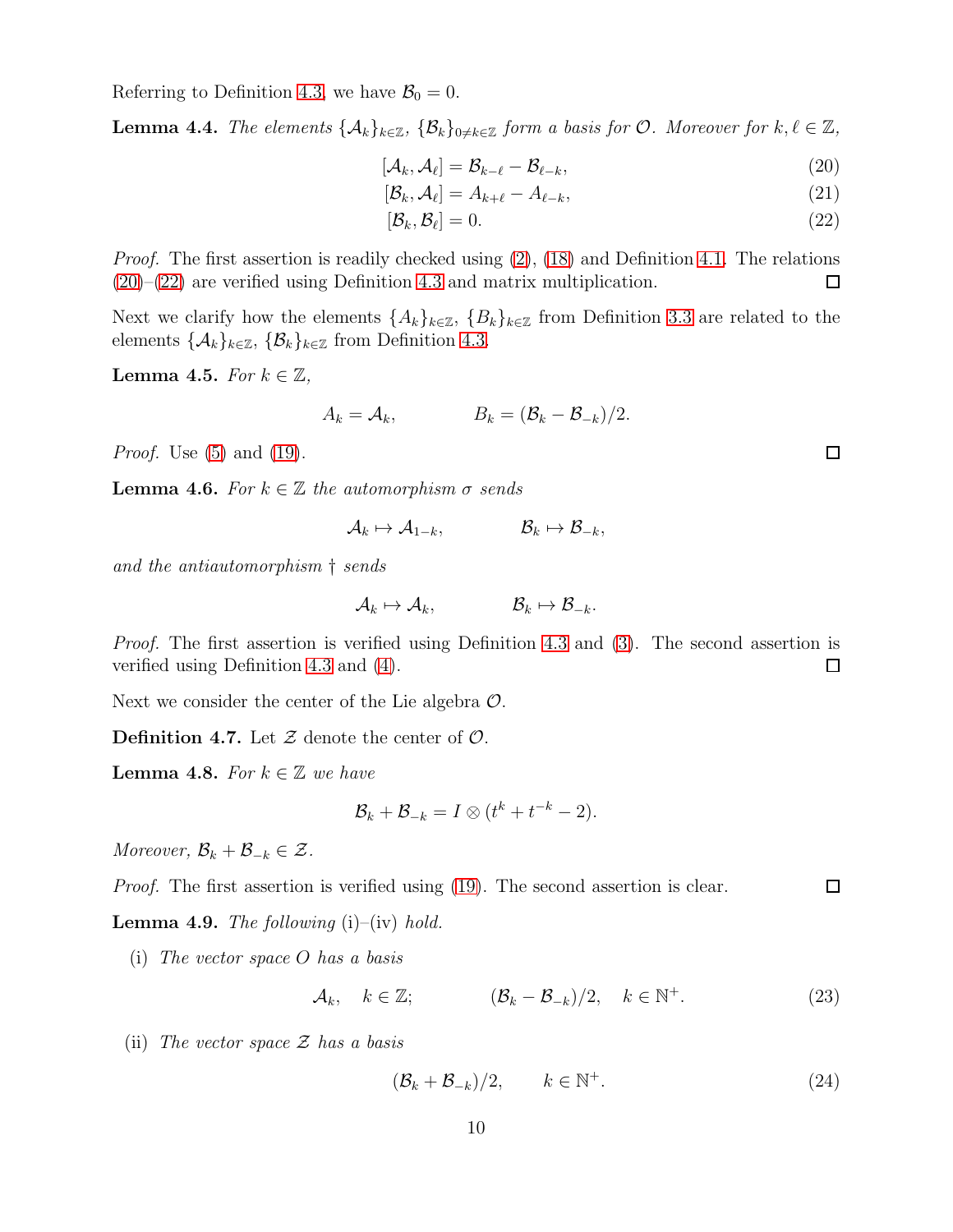(iii) The sum  $\mathcal{O} = \mathcal{O} + \mathcal{Z}$  is direct.

(iv) O is an ideal of  $\mathcal{O}$ .

Proof. (i) By Lemmas [3.4,](#page-5-0) [4.5.](#page-9-2)

(ii), (iii) Let  $\mathcal{Z}^{\vee}$  denote the subspace of  $\mathcal{O}$  spanned by [\(24\)](#page-9-3). The sum  $\mathcal{O} = \mathcal{O} + \mathcal{Z}^{\vee}$  is direct, by the first assertion of Lemma [4.4](#page-9-4) together with [\(23\)](#page-9-5), [\(24\)](#page-9-3). We have  $\mathcal{Z} \cap O = 0$  by Lemma [3.11,](#page-6-4) and  $\mathcal{Z}^{\vee} \subseteq \mathcal{Z}$  by Lemma [4.8.](#page-9-6) By these comments and linear algebra, we obtain  $\mathcal{Z}^{\vee} = \mathcal{Z}$ . The results follow.

(iv) By (iii) above, together with the fact that O is a Lie subalgebra of  $\mathcal{O}$  and  $[O, \mathcal{Z}] = 0$ .  $\Box$ 

<span id="page-10-9"></span>**Lemma 4.10.** The automorphism  $\sigma$  and the antiautomorphism  $\dagger$  fix everything in  $\mathcal{Z}$ .

Proof. By Lemma [4.6](#page-9-7) and Lemma [4.9\(](#page-9-8)ii).

<span id="page-10-5"></span>**Lemma 4.11.** The Lie algebra  $\mathcal O$  is generated by  $\mathcal W_0, \mathcal W_1, \mathcal Z$ .

Proof. By Lemma [3.12](#page-7-0) and Lemma [4.9\(](#page-9-8)iii).

In Lemma [4.4](#page-9-4) we gave a basis for  $\mathcal{O}$ . Next we display another basis for  $\mathcal{O}$ .

<span id="page-10-2"></span>**Definition 4.12.** For  $k \in \mathbb{N}$  define

$$
\mathcal{W}_{-k} = \left(\frac{t+t^{-1}}{2}\right)^k \begin{pmatrix} 0 & 1 \\ 1 & 0 \end{pmatrix}, \qquad \mathcal{W}_{k+1} = \left(\frac{t+t^{-1}}{2}\right)^k \begin{pmatrix} 0 & t \\ t^{-1} & 0 \end{pmatrix}, \tag{25}
$$

$$
\mathcal{G}_{k+1} = \left(\frac{t+t^{-1}}{2}\right)^k \begin{pmatrix} 2t-2 & 0\\ 0 & 2t^{-1}-2 \end{pmatrix},\tag{26}
$$

$$
\tilde{\mathcal{G}}_{k+1} = \left(\frac{t+t^{-1}}{2}\right)^k \begin{pmatrix} 2t^{-1} - 2 & 0\\ 0 & 2t - 2 \end{pmatrix} . \tag{27}
$$

<span id="page-10-6"></span>Lemma 4.13. The elements

$$
\{\mathcal{W}_{-k}\}_{k\in\mathbb{N}}, \quad \{\mathcal{W}_{k+1}\}_{k\in\mathbb{N}}, \quad \{\mathcal{G}_{k+1}\}_{k\in\mathbb{N}}, \quad \{\tilde{\mathcal{G}}_{k+1}\}_{k\in\mathbb{N}} \tag{28}
$$

form a basis for the vector space  $\mathcal{O}$ . Moreover for  $k, \ell \in \mathbb{N}$ ,

$$
[\mathcal{W}_{-k}, \mathcal{W}_{\ell+1}] = (\tilde{\mathcal{G}}_{k+\ell+1} - \mathcal{G}_{k+\ell+1})/2, \tag{29}
$$

$$
[\mathcal{W}_{-\ell}, \mathcal{G}_{k+1}] = [\tilde{\mathcal{G}}_{k+1}, \mathcal{W}_{-\ell}] = 4\mathcal{W}_{-k-\ell-1} - 4\mathcal{W}_{k+\ell+1},
$$
\n(30)

$$
[\mathcal{G}_{k+1}, \mathcal{W}_{\ell+1}] = [\mathcal{W}_{\ell+1}, \tilde{\mathcal{G}}_{k+1}] = 4\mathcal{W}_{k+\ell+2} - 4\mathcal{W}_{-k-\ell},
$$
\n(31)

$$
[\mathcal{W}_{-k}, \mathcal{W}_{-\ell}] = 0, \qquad [\mathcal{W}_{k+1}, \mathcal{W}_{\ell+1}] = 0, \qquad [\mathcal{G}_{k+1}, \mathcal{G}_{\ell+1}] = 0,
$$
\n(32)

<span id="page-10-1"></span>
$$
[\mathcal{G}_{k+1}, \tilde{\mathcal{G}}_{\ell+1}] = 0, \qquad [\tilde{\mathcal{G}}_{k+1}, \tilde{\mathcal{G}}_{\ell+1}] = 0.
$$
\n(33)

Proof. The first assertion is readily checked using [\(2\)](#page-4-0), [\(18\)](#page-8-0) and Definition [4.1.](#page-8-3) The relations [\(29\)](#page-10-0)–[\(33\)](#page-10-1) are verified using Definition [4.12](#page-10-2) and matrix multiplication.  $\Box$ 

Next we clarify how the elements  $\{W_{-k}\}_{k\in\mathbb{N}}$ ,  $\{W_{k+1}\}_{k\in\mathbb{N}}$ ,  $\{\tilde{G}_{k+1}\}_{k\in\mathbb{N}}$  from Definition [3.7](#page-6-3) are related to the elements  $\{W_{-k}\}_{k\in\mathbb{N}}, \{W_{k+1}\}_{k\in\mathbb{N}}, \{\mathcal{G}_{k+1}\}_{k\in\mathbb{N}}, \{\tilde{\mathcal{G}}_{k+1}\}_{k\in\mathbb{N}}$  from Definition [4.12.](#page-10-2)

<span id="page-10-8"></span><span id="page-10-7"></span><span id="page-10-4"></span><span id="page-10-3"></span><span id="page-10-0"></span> $\Box$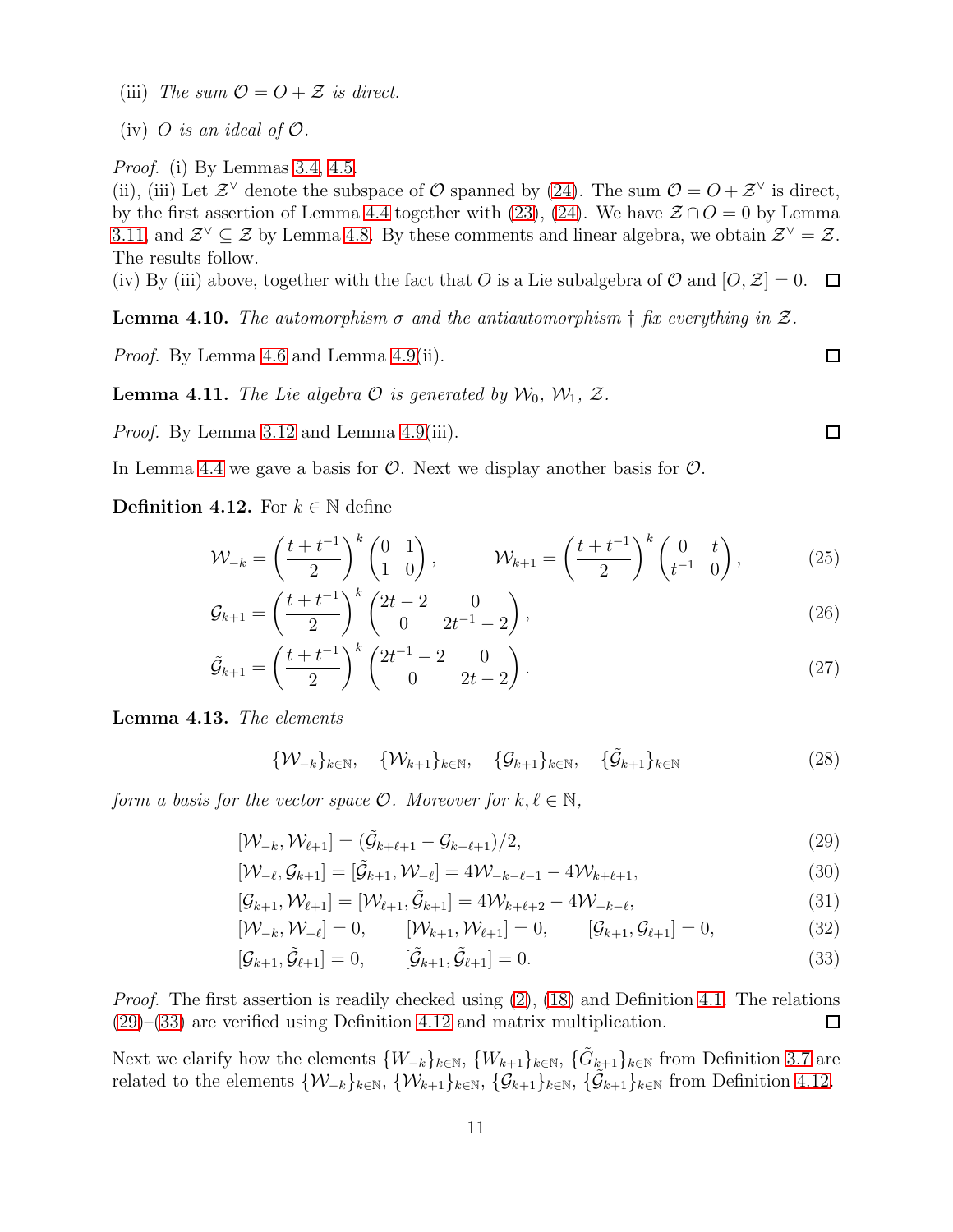<span id="page-11-0"></span>**Lemma 4.14.** For  $k \in \mathbb{N}$ ,

$$
W_{-k} = \mathcal{W}_{-k}, \qquad W_{k+1} = \mathcal{W}_{k+1}, \qquad \tilde{G}_{k+1} = (\tilde{\mathcal{G}}_{k+1} - \mathcal{G}_{k+1})/2.
$$

Proof. Compare Definition [3.7](#page-6-3) and Definition [4.12.](#page-10-2)

<span id="page-11-2"></span>**Lemma 4.15.** For  $k \in \mathbb{N}$ , the automorphism  $\sigma$  sends

 $\mathcal{W}_{-k} \mapsto \mathcal{W}_{k+1}, \qquad \mathcal{W}_{k+1} \mapsto \mathcal{W}_{-k}, \qquad \tilde{\mathcal{G}}_{k+1} \mapsto \mathcal{G}_{k+1} \mapsto \tilde{\mathcal{G}}_{k+1},$ 

and the antiautomorphism † sends

$$
\mathcal{W}_{-k} \mapsto \mathcal{W}_{-k}, \qquad \mathcal{W}_{k+1} \mapsto \mathcal{W}_{k+1}, \qquad \tilde{\mathcal{G}}_{k+1} \mapsto \mathcal{G}_{k+1}, \qquad \mathcal{G}_{k+1} \mapsto \tilde{\mathcal{G}}_{k+1}.
$$

*Proof.* The first assertion is verified using Definition [4.12](#page-10-2) and [\(3\)](#page-4-1). The second assertion is verified using Definition [4.12](#page-10-2) and [\(4\)](#page-4-2).  $\Box$ 

We return our attention to the center  $\mathcal Z$  of  $\mathcal O$ .

**Lemma 4.16.** For  $k \in \mathbb{N}$  we have

$$
(\mathcal{G}_{k+1} + \tilde{\mathcal{G}}_{k+1})/2 = I \otimes (t + t^{-1} - 2) \left(\frac{t + t^{-1}}{2}\right)^k.
$$

Moreover,  $(\mathcal{G}_{k+1} + \tilde{\mathcal{G}}_{k+1})/2 \in \mathcal{Z}$ .

Proof. The first assertion is verified using [\(26\)](#page-10-3), [\(27\)](#page-10-4). The second assertion is clear.  $\Box$ 

<span id="page-11-1"></span>**Lemma 4.17.** The following  $(i)$ ,  $(ii)$  hold.

(i) The vector space O has a basis

 $W_{-k}$ ,  $W_{k+1}$ ,  $(\tilde{G}_{k+1} - G_{k+1})/2$ ,  $k \in \mathbb{N}$ . (34)

(ii) The vector space  $\mathcal Z$  has a basis

$$
(\tilde{\mathcal{G}}_{k+1} + \mathcal{G}_{k+1})/2, \qquad k \in \mathbb{N}.
$$
 (35)

Proof. Similar to the proof of Lemma [4.9.](#page-9-8)

In the next two results, we clarify how  $O$  and  $O$  are related.

<span id="page-11-3"></span>**Lemma 4.18.** The following  $(i)$ – $(iv)$  hold:

- (i) there exists a unique Lie algebra homomorphism  $\iota: O \to O$  that sends  $W_0 \mapsto W_0$  and  $W_1 \mapsto \mathcal{W}_1;$
- (ii) the map  $\iota$  is injective;

 $\Box$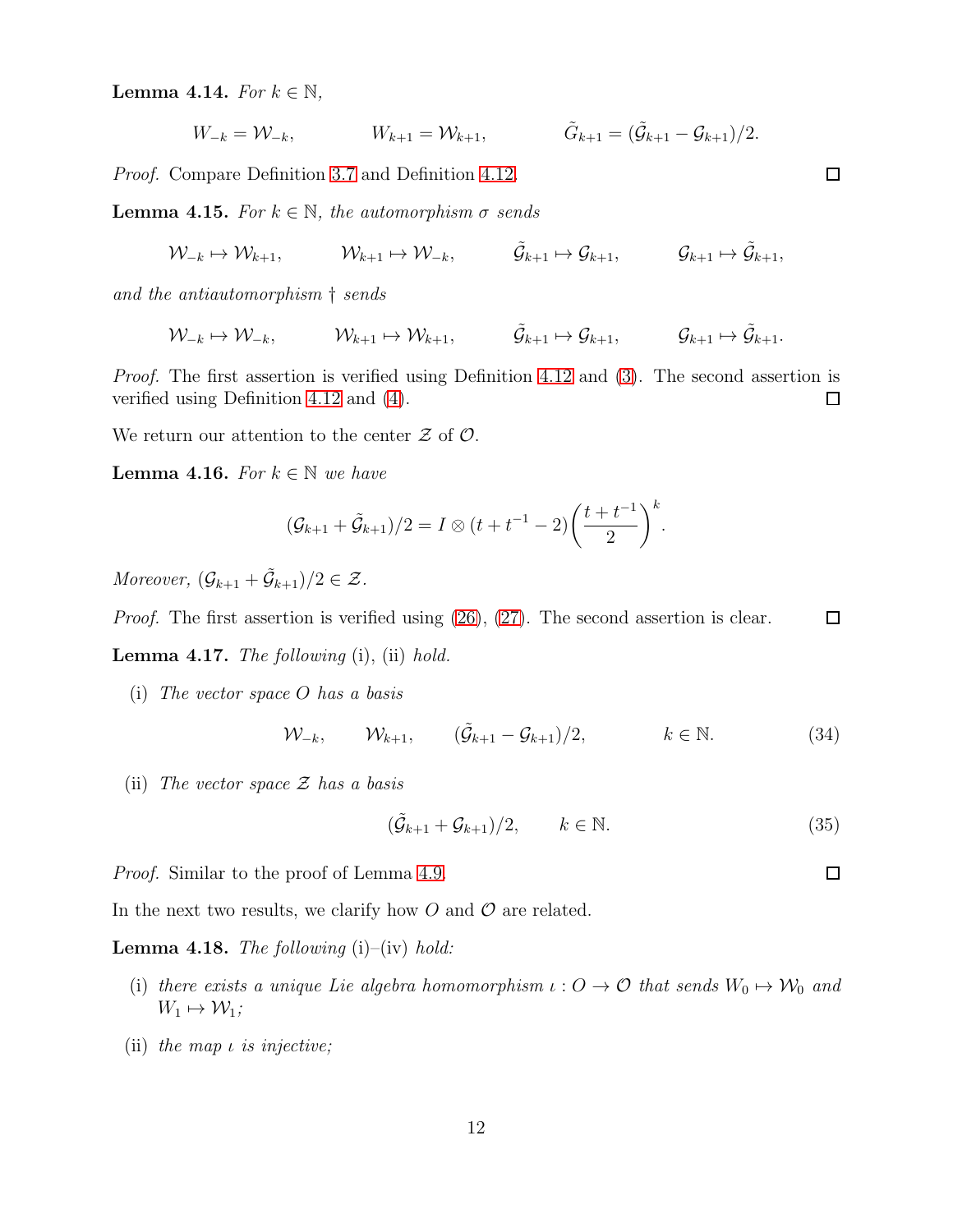(iii) the map ι sends

$$
A_k \mapsto \mathcal{A}_k, \qquad B_k \mapsto (\mathcal{B}_k - \mathcal{B}_{-k})/2
$$

for  $k \in \mathbb{Z}$ .

(iv) the map ι sends

$$
W_{-k} \mapsto \mathcal{W}_{-k}, \qquad W_{k+1} \mapsto \mathcal{W}_{k+1}, \qquad \tilde{G}_{k+1} \mapsto (\tilde{\mathcal{G}}_{k+1} - \mathcal{G}_{k+1})/2
$$

for  $k \in \mathbb{N}$ .

*Proof.* The inclusion map  $\iota: O \to O$  is an injective Lie algebra homomorphism. The map ι satisfies (iii) by Lemma [4.5.](#page-9-2) The map ι satisfies (iv) by Lemma [4.14.](#page-11-0) The map ι sends  $W_0 \mapsto W_0$  and  $W_1 \mapsto W_1$ . The uniqueness assertion in (i) is satisfied because O is generated by  $W_0$ ,  $W_1$  in view of Lemma 3.12. by  $W_0$ ,  $W_1$  in view of Lemma [3.12.](#page-7-0)

<span id="page-12-1"></span>**Lemma 4.19.** The following  $(i)$ – $(v)$  hold:

- (i) there exists a unique Lie algebra homomorphism  $\rho: \mathcal{O} \to O$  that sends  $\mathcal{W}_0 \mapsto W_0$  and  $\mathcal{W}_1 \mapsto W_1$  and  $\mathcal{Z} \mapsto 0$ ;
- (ii) the map  $\rho$  is surjective;
- (iii) the map  $\rho$  has kernel  $\mathcal{Z}$ ;
- (iv) the map  $\rho$  sends  $\mathcal{A}_k \mapsto A_k$  and  $\mathcal{B}_k \mapsto B_k$  for  $k \in \mathbb{Z}$ ;
- (v) the map  $\rho$  sends

$$
\mathcal{W}_{-k} \mapsto W_{-k}, \qquad \mathcal{W}_{k+1} \mapsto W_{k+1}, \qquad \tilde{\mathcal{G}}_{k+1} \mapsto \tilde{G}_{k+1}, \qquad \mathcal{G}_{k+1} \mapsto -\tilde{G}_{k+1}
$$

for  $k \in \mathbb{N}$ .

*Proof.* By Lemma [4.9\(](#page-9-8)iii) the sum  $\mathcal{O} = \mathcal{O} + \mathcal{Z}$  is direct. So there exists an F-linear map  $\rho: \mathcal{O} \to \mathcal{O}$  that acts as the identity on O and zero on Z. The map  $\rho$  is surjective and has kernel Z. The map  $\rho$  is a Lie algebra homomorphism, because Z is an ideal in  $\mathcal O$ . The map  $\rho$  satisfies (iv), by Lemma [4.5](#page-9-2) and Lemma [4.9.](#page-9-8) The map  $\rho$  satisfies (v), by Lemma [4.14](#page-11-0) and Lemma [4.17.](#page-11-1) The map  $\rho$  sends  $\mathcal{W}_0 \mapsto W_0$  and  $\mathcal{W}_1 \mapsto W_1$  and  $\mathcal{Z} \mapsto 0$ . The uniqueness assertion in (i) is satisfied by Lemma 4.11. assertion in (i) is satisfied by Lemma [4.11.](#page-10-5)

In Lemma [4.9](#page-9-8) we saw the direct sum  $\mathcal{O} = \mathcal{O} + \mathcal{Z}$ . Next, we give two more direct sum decompositions of O.

<span id="page-12-0"></span>**Lemma 4.20.** The following  $(i)$ – $(iv)$  hold:

- (i) there exists an abelian Lie subalgebra G of O that has basis  $\{\mathcal{G}_{k+1}\}_{k\in\mathbb{N}}$ ;
- (ii) the sum  $\mathcal{O} = O + G$  is direct;
- (iii) there exists an abelian Lie subalgebra  $\tilde{G}$  of  $\mathcal O$  that has basis  $\{\tilde{\mathcal G}_{k+1}\}_{k\in\mathbb N}$ ;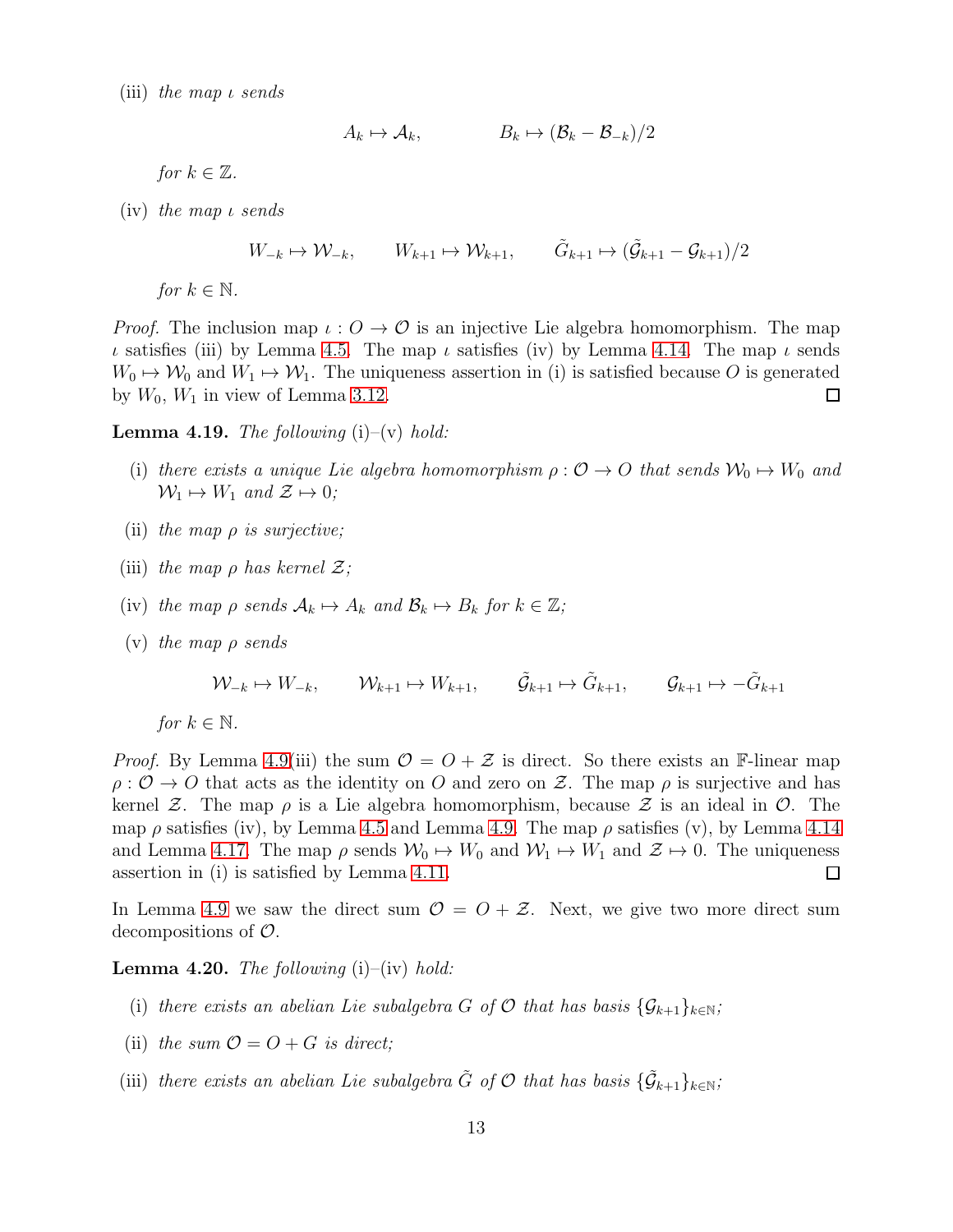(iv) the sum  $\mathcal{O} = \mathcal{O} + \tilde{G}$  is direct.

*Proof.* (i) By Lemma [4.13](#page-10-6) the elements  $\{\mathcal{G}_{k+1}\}_{k\in\mathbb{N}}$  are linearly independent, and  $[\mathcal{G}_{k+1}, \mathcal{G}_{\ell+1}] =$ 0 for  $k, \ell \in \mathbb{N}$ . The result follows.

(ii) By Lemma [4.13](#page-10-6) the elements [\(28\)](#page-10-7) form a basis for  $\mathcal{O}$ . By this and linear algebra, the elements

$$
\mathcal{W}_{-k}, \qquad \mathcal{W}_{k+1}, \qquad (\tilde{\mathcal{G}}_{k+1} - \mathcal{G}_{k+1})/2, \qquad \mathcal{G}_{k+1} \qquad k \in \mathbb{N}
$$

form a basis for  $\mathcal{O}$ . The result follows in view of Lemma [4.17\(](#page-11-1)i). (iii), (iv) Apply the automorphism  $\sigma$  to everything in (i), (ii) above, and use Lemma [4.15.](#page-11-2)  $\Box$ 

<span id="page-13-2"></span>**Lemma 4.21.** The Lie algebra  $\mathcal O$  is generated by  $\mathcal W_0$ ,  $\mathcal W_1$ ,  $\{\mathcal G_{k+1}\}_{k\in\mathbb N}$  and also by  $\mathcal W_0$ ,  $\mathcal W_1$ ,  $\{\tilde{\mathcal{G}}_{k+1}\}_{k\in\mathbb{N}}.$ 

*Proof.* By Lemma [4.20](#page-12-0) and since the Lie algebra O is generated by  $\mathcal{W}_0$ ,  $\mathcal{W}_1$ .

Next, we give some presentations of  $\mathcal O$  by generators and relations.

<span id="page-13-6"></span>**Lemma 4.22.** The Lie algebra  $\mathcal O$  has a presentation by generators  $\mathcal W_0, \mathcal W_1, \{ \mathcal G_{k+1} \}_{k \in \mathbb N}$  and the following relations:

- <span id="page-13-0"></span> $[\mathcal{W}_0, [\mathcal{W}_0, [\mathcal{W}_0, \mathcal{W}_1]]] = 4[\mathcal{W}_0, \mathcal{W}_1],$  (36)
- $[\mathcal{W}_1, [\mathcal{W}_1, [\mathcal{W}_1, \mathcal{W}_0]]] = 4[\mathcal{W}_1, \mathcal{W}_0],$  (37)
- $[\mathcal{W}_1, [\mathcal{W}_1, \mathcal{W}_0]] = [\mathcal{W}_1, \mathcal{G}_1],$  (38)
- <span id="page-13-5"></span><span id="page-13-4"></span><span id="page-13-3"></span><span id="page-13-1"></span>
- $[[\mathcal{W}_1, \mathcal{W}_0], \mathcal{W}_0] = [\mathcal{G}_1, \mathcal{W}_0],$ <br>  $[\mathcal{W}_1, [\mathcal{W}_1, [\mathcal{W}_0, \mathcal{G}_k]]] = 4[\mathcal{W}_1, \mathcal{G}_{k+1}]$   $k \in \mathbb{N}^+,$  (40)  $[\mathcal{W}_1, [\mathcal{W}_1, [\mathcal{W}_0, \mathcal{G}_k]]] = 4[\mathcal{W}_1, \mathcal{G}_{k+1}]$   $k \in \mathbb{N}^+,$ <br> $[[[\mathcal{G}_k, \mathcal{W}_1], \mathcal{W}_0], \mathcal{W}_0] = 4[\mathcal{G}_{k+1}, \mathcal{W}_0]$   $k \in \mathbb{N}^+,$  $(40)$
- $[[[\mathcal{G}_k, \mathcal{W}_1], \mathcal{W}_0], \mathcal{W}_0] = 4[\mathcal{G}_{k+1}, \mathcal{W}_0]$  $(41)$
- $[\mathcal{G}_{k+1}, \mathcal{G}_{\ell+1}] = 0$  k,  $\ell \in \mathbb{N}$ . (42)

*Proof.* Define a Lie algebra  $\mathcal{O}^{\vee}$  by the presentation in the lemma statement. We show that  $\mathcal{O}^{\vee}$  is isomorphic to  $\mathcal{O}$ . By matrix multiplication, the matrices  $(25)-(27)$  $(25)-(27)$  satisfy the relations [\(36\)](#page-13-0)–[\(42\)](#page-13-1). Therefore, there exists a Lie algebra homomorphism  $\natural : \mathcal{O}^{\vee} \to \mathcal{O}$  that sends

$$
\mathcal{W}_0 \mapsto \mathcal{W}_0, \qquad \mathcal{W}_1 \mapsto \mathcal{W}_1, \qquad \mathcal{G}_{k+1} \mapsto \mathcal{G}_{k+1} \qquad k \in \mathbb{N}.
$$

We show that  $\sharp$  is a bijection. The map  $\sharp$  is surjective by Lemma [4.21.](#page-13-2) We show that  $\sharp$ is injective. Let  $O^{\vee}$  denote the Lie subalgebra of  $\mathcal{O}^{\vee}$  generated by  $\mathcal{W}_0, \mathcal{W}_1$ . For  $k \in \mathbb{N}$  we obtain  $[\mathcal{W}_0, \mathcal{G}_{k+1}] \in O^{\vee}$  and  $[\mathcal{W}_1, \mathcal{G}_{k+1}] \in O^{\vee}$  using  $(38)-(41)$  $(38)-(41)$  and induction on k. By this and since  $W_0, W_1$  generate  $O^{\vee}$ , we obtain  $[O^{\vee}, G_{k+1}] \subseteq O^{\vee}$  for  $k \in \mathbb{N}$ . Let  $G^{\vee}$  denote the subspace of  $\mathcal{O}^{\vee}$  spanned by  $\{\mathcal{G}_{k+1}\}_{k\in\mathbb{N}}$ . By the above comments  $[O^{\vee}, G^{\vee}] \subseteq O^{\vee}$ . We also have  $[G^{\vee}, G^{\vee}] = 0$  by [\(42\)](#page-13-1), so  $O^{\vee} + G^{\vee}$  is a Lie subalgebra of  $O^{\vee}$ . But  $O^{\vee}$  and  $G^{\vee}$  together generate  $\mathcal{O}^{\vee}$ , so  $\mathcal{O}^{\vee} + \mathcal{G}^{\vee} = \mathcal{O}^{\vee}$ . Let K denote the kernel of  $\sharp$ . Recall from Lemma [4.20\(](#page-12-0)ii) the direct sum  $\mathcal{O} = O + G$ . The map  $\natural$  sends  $O^{\vee}$  onto O. By Lemma [4.20\(](#page-12-0)i) the map  $\natural$  sends  $G^{\vee}$ onto G. By these comments  $K = K_1 + K_2$ , where  $K_1$  is the kernel for the restriction of  $\natural$  to O<sup> $\vee$ </sup>, and  $K_2$  is the kernel for the restriction of  $\natural$  to G<sup> $\vee$ </sup>. We show that  $K_1 = 0$ . The elements  $\mathcal{W}_0$ ,  $\mathcal{W}_1$  of  $\mathcal{O}^{\vee}$  satisfy the Dolan/Grady relations [\(36\)](#page-13-0), [\(37\)](#page-13-5). By this and Lemma [3.12,](#page-7-0) there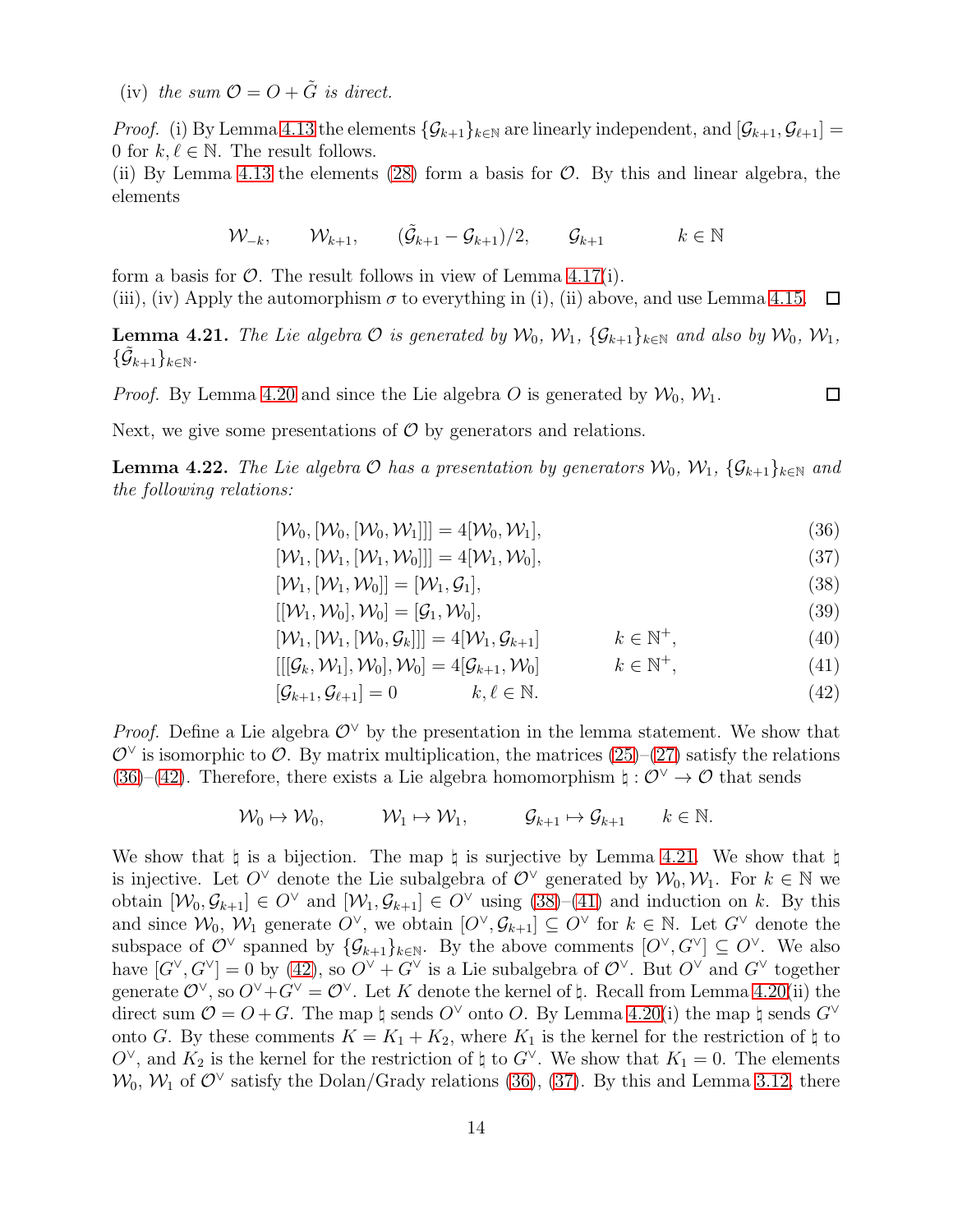exists a Lie algebra homomorphism  $\sharp: O \to O^{\vee}$  that sends  $W_0 \mapsto W_0$  and  $W_1 \mapsto W_1$ . The  $\sharp$ -image of O is equal to O<sup>∨</sup>. The composition  $\sharp \circ \sharp$  is injective, so the restriction of  $\sharp$  to O<sup>∨</sup> is injective. Therefore  $K_1 = 0$ . We show that  $K_2 = 0$ . The vectors  $\{\natural(\mathcal{G}_{k+1})\}_{k\in\mathbb{N}}$  form the basis for G given in Lemma [4.20\(](#page-12-0)i). Therefore the restriction of  $\natural$  to  $G^{\vee}$  is injective, so  $K_2 = 0$ . By the above comments  $K = 0$ , so  $\natural$  is injective. We have shown that  $\natural$  is a bijection, and therefore a Lie algebra isomorphism.  $\Box$ 

<span id="page-14-7"></span>**Lemma 4.23.** The Lie algebra  $\mathcal O$  has a presentation by generators  $\mathcal W_0$ ,  $\mathcal W_1$ ,  $\{\tilde{\mathcal G}_{k+1}\}_{k\in\mathbb N}$  and the following relations:

> $[\mathcal{W}_0, [\mathcal{W}_0, [\mathcal{W}_0, \mathcal{W}_1]]] = 4[\mathcal{W}_0, \mathcal{W}_1],$  $[\mathcal{W}_1, [\mathcal{W}_1, [\mathcal{W}_1, \mathcal{W}_0]]] = 4[\mathcal{W}_1, \mathcal{W}_0],$  $[\mathcal{W}_0,[\mathcal{W}_0,\mathcal{W}_1]] = [\mathcal{W}_0,\tilde{\mathcal{G}}_1],$  $[[\mathcal{W}_0, \mathcal{W}_1], \mathcal{W}_1] = [\tilde{\mathcal{G}}_1, \mathcal{W}_1],$  $[\mathcal{W}_0,[\mathcal{W}_0,[\mathcal{W}_1,\tilde{\mathcal{G}}_k]]]=4[\mathcal{W}_0,\tilde{\mathcal{G}}_k]$  $k+1$   $k \in \mathbb{N}^+,$  $[[[\tilde{\mathcal{G}}_k, \mathcal{W}_0], \mathcal{W}_1], \mathcal{W}_1] = 4[\tilde{\mathcal{G}}_{k+1}, \mathcal{W}_1]$  k  $\in \mathbb{N}$  $k \in \mathbb{N}^+,$  $[\tilde{\mathcal{G}}_{k+1}, \tilde{\mathcal{G}}_{\ell+1}] = 0$   $k, \ell \in \mathbb{N}$ .

*Proof.* Apply the automorphism  $\sigma$  to everything in Lemma [4.22,](#page-13-6) and use Lemma [4.15.](#page-11-2)  $\Box$ **Lemma 4.24.** The Lie algebra  $\mathcal O$  has a presentation by generators

$$
\{\mathcal{W}_{-k}\}_{k\in\mathbb{N}}, \quad \{\mathcal{W}_{k+1}\}_{k\in\mathbb{N}}, \quad \{\mathcal{G}_{k+1}\}_{k\in\mathbb{N}}, \quad \{\tilde{\mathcal{G}}_{k+1}\}_{k\in\mathbb{N}} \tag{43}
$$

and the following relations. For  $k, \ell \in \mathbb{N}$ ,

<span id="page-14-5"></span>
$$
[\mathcal{W}_0, \mathcal{W}_{k+1}] = [\mathcal{W}_{-k}, \mathcal{W}_1] = (\tilde{\mathcal{G}}_{k+1} - \mathcal{G}_{k+1})/2,
$$
\n(44)

<span id="page-14-2"></span><span id="page-14-0"></span>
$$
[\mathcal{W}_0, \mathcal{G}_{k+1}] = [\tilde{\mathcal{G}}_{k+1}, \mathcal{W}_0] = 4\mathcal{W}_{-k-1} - 4\mathcal{W}_{k+1},
$$
\n(45)

<span id="page-14-6"></span><span id="page-14-3"></span>
$$
[\mathcal{G}_{k+1}, \mathcal{W}_1] = [\mathcal{W}_1, \tilde{\mathcal{G}}_{k+1}] = 4\mathcal{W}_{k+2} - 4\mathcal{W}_{-k},
$$
\n(46)

$$
[\mathcal{W}_{-k}, \mathcal{W}_{-\ell}] = 0, \qquad [\mathcal{W}_{k+1}, \mathcal{W}_{\ell+1}] = 0,\tag{47}
$$

$$
[\mathcal{W}_{-k}, \mathcal{W}_{\ell+1}] + [\mathcal{W}_{k+1}, \mathcal{W}_{-\ell}] = 0,
$$
\n
$$
[\mathcal{W}_{-k}, \mathcal{W}_{\ell+1}] + [\mathcal{C}_{k+1}, \mathcal{W}_{-\ell}] = 0,
$$
\n
$$
(\mathcal{W}_{-k}, \mathcal{W}_{\ell+1}) + [\mathcal{C}_{k+1}, \mathcal{W}_{-\ell}] = 0,
$$
\n
$$
(\mathcal{W}_{-k}, \mathcal{W}_{\ell+1}) + [\mathcal{C}_{k+1}, \mathcal{W}_{-\ell}] = 0,
$$
\n
$$
(\mathcal{W}_{-k}, \mathcal{W}_{\ell+1}) + [\mathcal{C}_{k+1}, \mathcal{W}_{-\ell}] = 0,
$$
\n
$$
(\mathcal{W}_{-k}, \mathcal{W}_{\ell+1}) + [\mathcal{C}_{k+1}, \mathcal{W}_{-\ell}] = 0,
$$
\n
$$
(\mathcal{W}_{-k}, \mathcal{W}_{\ell+1}) + [\mathcal{C}_{k+1}, \mathcal{W}_{-\ell}] = 0,
$$
\n
$$
(\mathcal{W}_{-k}, \mathcal{W}_{\ell+1}) + [\mathcal{C}_{k+1}, \mathcal{W}_{\ell+1}] = 0,
$$
\n
$$
(\mathcal{W}_{-k}, \mathcal{W}_{\ell+1}) + [\mathcal{C}_{k+1}, \mathcal{W}_{\ell+1}] = 0,
$$
\n
$$
(\mathcal{W}_{-k}, \mathcal{W}_{\ell+1}) + [\mathcal{C}_{k+1}, \mathcal{W}_{\ell+1}] = 0,
$$
\n
$$
(\mathcal{W}_{-k}, \mathcal{W}_{\ell+1}) + [\mathcal{C}_{k+1}, \mathcal{W}_{\ell+1}] = 0,
$$
\n
$$
(\mathcal{W}_{-k}, \mathcal{W}_{\ell+1}) + [\mathcal{W}_{\ell+1}, \mathcal{W}_{\ell+1}] = 0,
$$
\n
$$
(\mathcal{W}_{-k}, \mathcal{W}_{\ell+1}) + [\mathcal{W}_{\ell+1}, \mathcal{W}_{\ell+1}] = 0,
$$
\n
$$
(\mathcal{W}_{-k}, \mathcal{W}_{\ell+1}) + [\mathcal{W}_{\ell+1}, \mathcal{W}_{\ell+1}] = 0,
$$
\n

$$
[\mathcal{W}_{-k}, \mathcal{G}_{\ell+1}] + [\mathcal{G}_{k+1}, \mathcal{W}_{-\ell}] = 0, \tag{49}
$$

$$
[\mathcal{W}_{-k}, \tilde{\mathcal{G}}_{\ell+1}] + [\tilde{\mathcal{G}}_{k+1}, \mathcal{W}_{-\ell}] = 0, \tag{50}
$$

$$
[\mathcal{W}_{k+1}, \mathcal{G}_{\ell+1}] + [\mathcal{G}_{k+1}, \mathcal{W}_{\ell+1}] = 0, \tag{51}
$$

$$
[\mathcal{W}_{k+1}, \tilde{\mathcal{G}}_{\ell+1}] + [\tilde{\mathcal{G}}_{k+1}, \mathcal{W}_{\ell+1}] = 0, \tag{52}
$$

$$
[\mathcal{G}_{k+1}, \mathcal{G}_{\ell+1}] = 0, \qquad [\tilde{\mathcal{G}}_{k+1}, \tilde{\mathcal{G}}_{\ell+1}] = 0, \qquad (53)
$$

<span id="page-14-4"></span><span id="page-14-1"></span>
$$
[\tilde{\mathcal{G}}_{k+1}, \mathcal{G}_{\ell+1}] + [\mathcal{G}_{k+1}, \tilde{\mathcal{G}}_{\ell+1}] = 0.
$$
\n
$$
(54)
$$

*Proof.* Define a Lie algebra  $\mathcal{O}^{\vee}$  by the presentation in the lemma statement. We show that  $\mathcal{O}^{\vee}$  is isomorphic to  $\mathcal{O}$ . By matrix multiplication, the matrices  $(25)-(27)$  $(25)-(27)$  satisfy the relations [\(44\)](#page-14-0)–[\(54\)](#page-14-1). Therefore, there exists a Lie algebra homomorphism  $\natural : \mathcal{O}^{\vee} \to \mathcal{O}$  that sends

$$
\mathcal{W}_{-k} \mapsto \mathcal{W}_{-k}, \qquad \mathcal{W}_{k+1} \mapsto \mathcal{W}_{k+1}, \qquad \mathcal{G}_{k+1} \mapsto \mathcal{G}_{k+1}, \qquad \tilde{\mathcal{G}}_{k+1} \mapsto \tilde{\mathcal{G}}_{k+1}
$$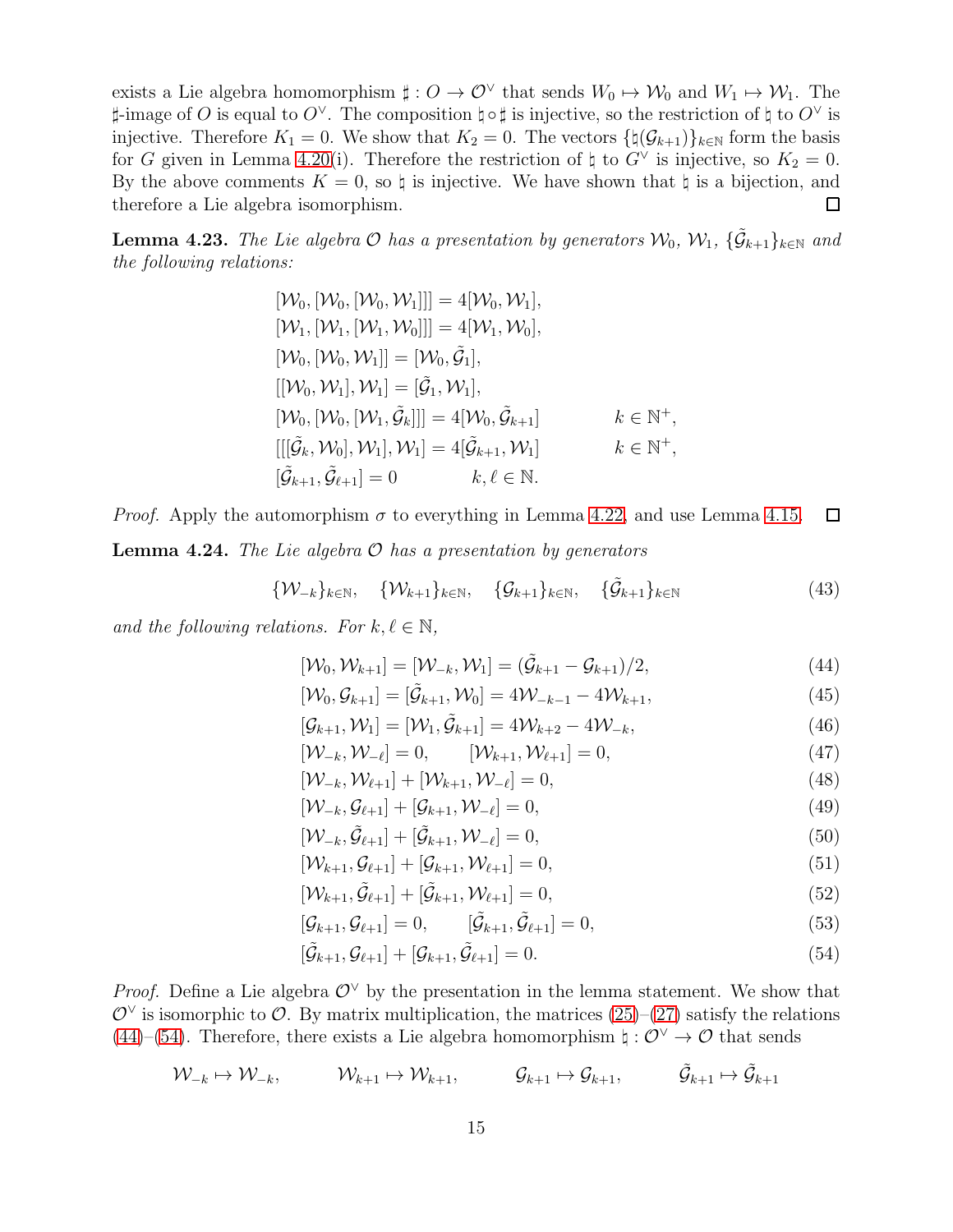for  $k \in \mathbb{N}$ . We show that  $\natural$  is a bijection. By Lemma [4.13](#page-10-6) the map  $\natural$  is surjective. We show that  $\natural$  is injective. Let  $O^{\vee}$  denote the Lie subalgebra of  $O^{\vee}$  generated by  $\mathcal{W}_0, \mathcal{W}_1$ . For  $k \in \mathbb{N}$ define  $\mathcal{Z}_{k+1}^{\vee} \in \mathcal{O}^{\vee}$  by  $\mathcal{Z}_{k+1}^{\vee} = (\mathcal{G}_{k+1} + \tilde{\mathcal{G}}_{k+1})/2$ . By the relation on the left in [\(45\)](#page-14-2), we obtain  $[\mathcal{Z}_{k+1}^{\vee}, \mathcal{W}_0] = 0$  for  $k \in \mathbb{N}$ . By the relation on the left in [\(46\)](#page-14-3), we obtain  $[\mathcal{Z}_{k+1}^{\vee}, \mathcal{W}_1] = 0$  for  $k \in \mathbb{N}$ . By the relations [\(53\)](#page-14-4), [\(54\)](#page-14-1) we obtain  $[\mathcal{Z}_{k+1}^{\vee}, \mathcal{Z}_{\ell+1}^{\vee}] = 0$  for  $k, \ell \in \mathbb{N}$ . Let  $\mathcal{Z}^{\vee}$  denote the subspace of  $\mathcal{O}^{\vee}$  spanned by  $\{\mathcal{Z}_{k+1}^{\vee}\}_{k\in\mathbb{N}}$ . By construction, the subspace  $O^{\vee}+\mathcal{Z}^{\vee}$  is a Lie subalgebra of  $\mathcal{O}^{\vee}$  whose center contains  $\mathcal{Z}^{\vee}$ . We now show that  $\mathcal{O}^{\vee} + \mathcal{Z}^{\vee} = \mathcal{O}^{\vee}$ . To this end, we show that the generators [\(43\)](#page-14-5) of  $\mathcal{O}^{\vee}$  are contained in  $\mathcal{O}^{\vee} + \mathcal{Z}^{\vee}$ . This is established by induction on the ordering

$$
\mathcal{W}_0, \quad \mathcal{W}_1, \quad \mathcal{G}_1, \quad \tilde{\mathcal{G}}_1, \quad \mathcal{W}_{-1}, \quad \mathcal{W}_2, \quad \mathcal{G}_2, \quad \tilde{\mathcal{G}}_2, \quad \mathcal{W}_{-2}, \quad \mathcal{W}_3, \quad \ldots
$$

using the following equations, which come from [\(44\)](#page-14-0)–[\(46\)](#page-14-3). For  $n \geq 1$ ,

$$
G_n = \mathcal{Z}_n^{\vee} + [\mathcal{W}_n, \mathcal{W}_0],
$$
  

$$
\tilde{\mathcal{G}}_n = \mathcal{Z}_n^{\vee} + [\mathcal{W}_0, \mathcal{W}_n],
$$
  

$$
\tilde{\mathcal{W}}_{-n} = \mathcal{W}_n + [\tilde{\mathcal{G}}_n, \mathcal{W}_0]/4,
$$
  

$$
\tilde{\mathcal{W}}_{n+1} = \mathcal{W}_{1-n} + [\mathcal{W}_1, \tilde{\mathcal{G}}_n]/4.
$$

We have shown that  $O^{\vee} + \mathcal{Z}^{\vee} = O^{\vee}$ . Consequently,  $\mathcal{Z}_{k+1}^{\vee}$  is central in  $O^{\vee}$  for  $k \in \mathbb{N}$ . We can now easily show that  $\natural$  is injective. Let K denote the kernel of  $\natural$ . Recall from Lemma [4.9\(](#page-9-8)iii) the direct sum  $\mathcal{O} = \mathcal{O} + \mathcal{Z}$ . The map  $\natural$  sends  $\mathcal{O}^{\vee}$  onto  $\mathcal{O}$ . By Lemma [4.17\(](#page-11-1)ii), the map  $\natural$  sends  $\mathcal{Z}^{\vee}$  onto  $\mathcal{Z}$ . By these comments  $K = K_1 + K_2$ , where  $K_1$  is the kernel for the restriction of  $\natural$  to  $O^{\vee}$ , and  $K_2$  is the kernel for the restriction of  $\natural$  to  $\mathcal{Z}^{\vee}$ . We show that  $K_1 = 0$ . Setting  $(k, \ell) = (0, 1)$  in [\(44\)](#page-14-0)–[\(47\)](#page-14-6), we find that the elements  $\mathcal{W}_0$ ,  $\mathcal{W}_1$  of  $\mathcal{O}^{\vee}$  satisfy the Dolan/Grady relations. By this and Lemma [3.12,](#page-7-0) there exists a Lie algebra homomorphism  $\sharp: O \to O^{\vee}$ that sends  $W_0 \mapsto W_0$  and  $W_1 \mapsto W_1$ . The  $\sharp$ -image of O is equal to  $O^{\vee}$ . The composition  $\natural \circ \sharp$  is injective, so the restriction of  $\natural$  to  $O^{\vee}$  is injective. Therefore  $K_1 = 0$ . We show that  $K_2 = 0$ . The vectors  $\{\natural(\mathcal{Z}_{k+1}^{\vee})\}_{k\in\mathbb{N}}$  form the basis for  $\mathcal Z$  given in Lemma [4.17\(](#page-11-1)ii). Therefore the restriction of  $\sharp$  to  $\mathcal{Z}^{\vee}$  is injective, so  $K_2 = 0$ . By the above comments  $K = 0$ , so  $\sharp$  is injective. We have shown that  $\natural$  is a bijection, and therefore a Lie algebra isomorphism.  $\Box$ 

## 5 How O and O are related to  $O_q$  and  $O_q$

In this section we describe how O and O are related to the q-Onsager algebra  $O_q$  and its alternating central extension  $\mathcal{O}_q$ .

Fix a nonzero  $q \in \mathbb{F}$  that is not a root of unity. Recall the notation

$$
[n]_q = \frac{q^n - q^{-n}}{q - q^{-1}} \qquad n \in \mathbb{Z}.
$$

For elements  $X, Y$  in any algebra, define their commutator and q-commutator by

$$
[X,Y] = XY - YX, \qquad [X,Y]_q = qXY - q^{-1}YX.
$$

Note that

$$
[X,[X,[X,Y]_q]_{q^{-1}}] = X^3 Y - [3]_q X^2 Y X + [3]_q XY X^2 - Y X^3.
$$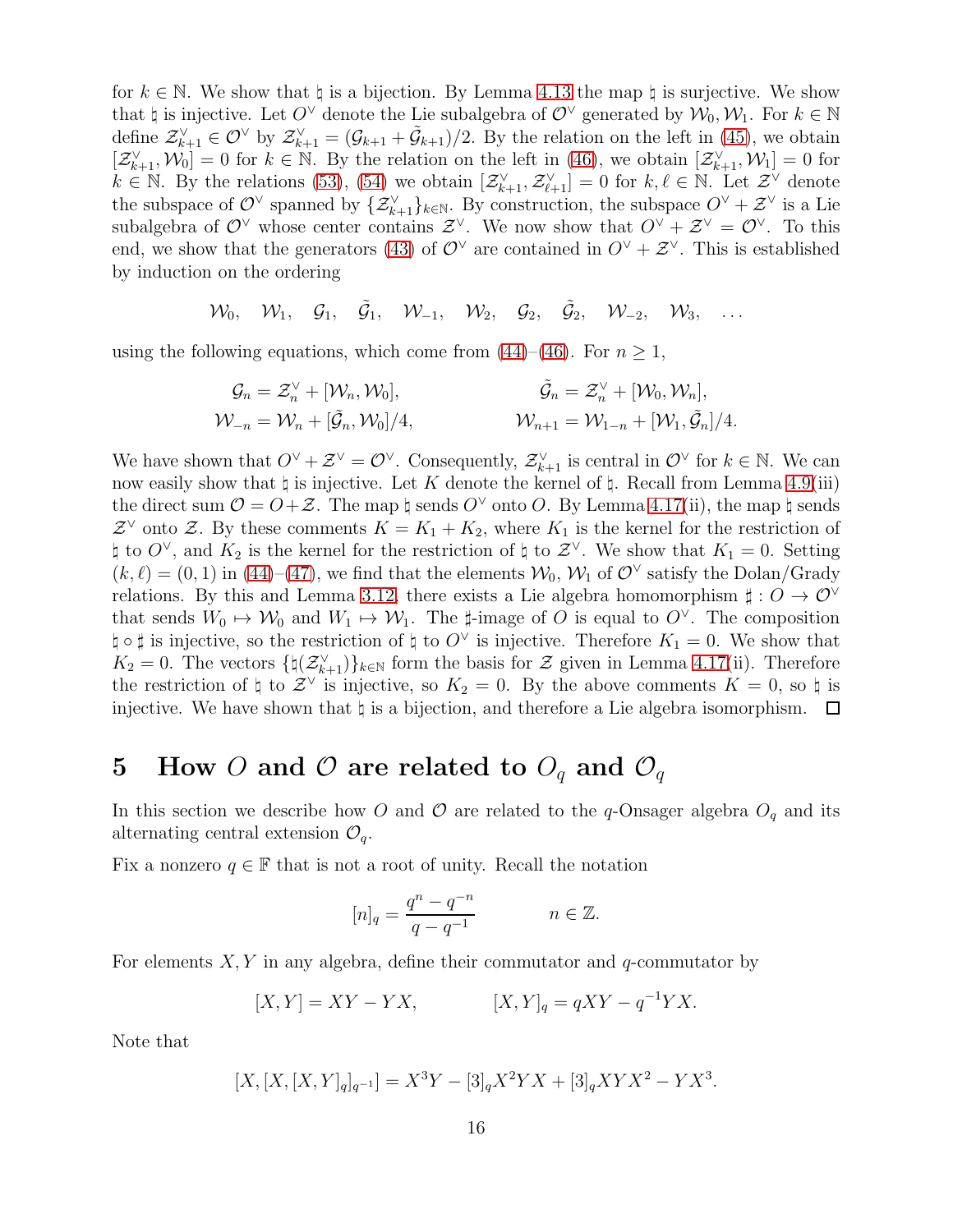<span id="page-16-0"></span>**Definition 5.1.** (See [\[2,](#page-19-0) Section 2], [\[43,](#page-22-2) Definition 3.9].) Define the algebra  $O_q$  by generators  $W_0$ ,  $W_1$  and relations

$$
[W_0, [W_0, [W_0, W_1]_q]_{q^{-1}}] = (q^2 - q^{-2})^2 [W_1, W_0],
$$
\n(55)

<span id="page-16-2"></span><span id="page-16-1"></span>
$$
[W_1, [W_1, [W_1, W_0]_q]_{q^{-1}}] = (q^2 - q^{-2})^2 [W_0, W_1].
$$
\n(56)

We call  $O_q$  the q-Onsager algebra. The relations [\(55\)](#page-16-1), [\(56\)](#page-16-2) are called the q-Dolan/Grady relations.

We mention some symmetries of  $O_q$ .

**Lemma 5.2.** There exists an automorphism  $\sigma$  of  $O_q$  that sends  $W_0 \leftrightarrow W_1$ . Moreover  $\sigma^2 = id$ .

**Lemma 5.3.** (See [\[49,](#page-22-4) Lemma 2.5].) There exists an antiautomorphism  $\dagger$  of  $O_q$  that fixes each of  $W_0$ ,  $W_1$ . Moreover  $\dagger^2 = \text{id}$ .

**Lemma 5.4.** (See [\[55,](#page-23-1) Lemma 3.5].) The maps  $\sigma$ ,  $\dagger$  commute.

<span id="page-16-4"></span>**Remark 5.5.** We recover the Onsager algebra O from  $O_q$  by taking a limit  $q \mapsto 1$ . To keep things simple, assume that  $\mathbb{F} = \mathbb{C}$ . In [\(55\)](#page-16-1), [\(56\)](#page-16-2) make a change of variables  $W_0 = \xi W'_0$  and  $W_1 = \xi W_1'$  with  $\xi = \sqrt{-1}(q - q^{-1})$ . Simplify and set  $q = 1$  to obtain the Dolan/Grady relations [\(16\)](#page-7-1).

In Lemma [3.4](#page-5-0) we gave a basis for O. We now review the analogous result for  $O_q$ . In [\[13,](#page-20-5) Theorem 4.5, Baseilhac and Kolb obtain a PBW basis for  $O_q$  that involves some elements

<span id="page-16-5"></span><span id="page-16-3"></span>
$$
\{B_{n\delta+\alpha_0}\}_{n\in\mathbb{N}},\qquad \{B_{n\delta+\alpha_1}\}_{n\in\mathbb{N}},\qquad \{B_{n\delta}\}_{n\in\mathbb{N}^+}.\tag{57}
$$

These elements are recursively defined as follows. Writing  $B_{\delta} = q^{-2}W_1W_0 - W_0W_1$  we have

$$
B_{\alpha_0} = W_0, \qquad B_{\delta + \alpha_0} = W_1 + \frac{q[B_\delta, W_0]}{(q - q^{-1})(q^2 - q^{-2})}, \qquad (58)
$$

$$
B_{n\delta+\alpha_0} = B_{(n-2)\delta+\alpha_0} + \frac{q[B_\delta, B_{(n-1)\delta+\alpha_0}]}{(q-q^{-1})(q^2-q^{-2})} \qquad n \ge 2
$$
 (59)

and

$$
B_{\alpha_1} = W_1, \qquad B_{\delta + \alpha_1} = W_0 - \frac{q[B_\delta, W_1]}{(q - q^{-1})(q^2 - q^{-2})}, \qquad (60)
$$

$$
B_{n\delta + \alpha_1} = B_{(n-2)\delta + \alpha_1} - \frac{q[B_{\delta}, B_{(n-1)\delta + \alpha_1}]}{(q - q^{-1})(q^2 - q^{-2})} \qquad n \ge 2.
$$
 (61)

Moreover for  $n \geq 2$ ,

<span id="page-16-6"></span>
$$
B_{n\delta} = q^{-2} B_{(n-1)\delta + \alpha_1} W_0 - W_0 B_{(n-1)\delta + \alpha_1} + (q^{-2} - 1) \sum_{\ell=0}^{n-2} B_{\ell\delta + \alpha_1} B_{(n-\ell-2)\delta + \alpha_1}.
$$
 (62)

By [\[13,](#page-20-5) Proposition 5.12] the elements  ${B_{n\delta}}_{n\in\mathbb{N}^+}$  mutually commute. Additional relations involving the elements [\(57\)](#page-16-3) can be found in [\[13\]](#page-20-5); see also [\[31,](#page-21-15) Section 2.2].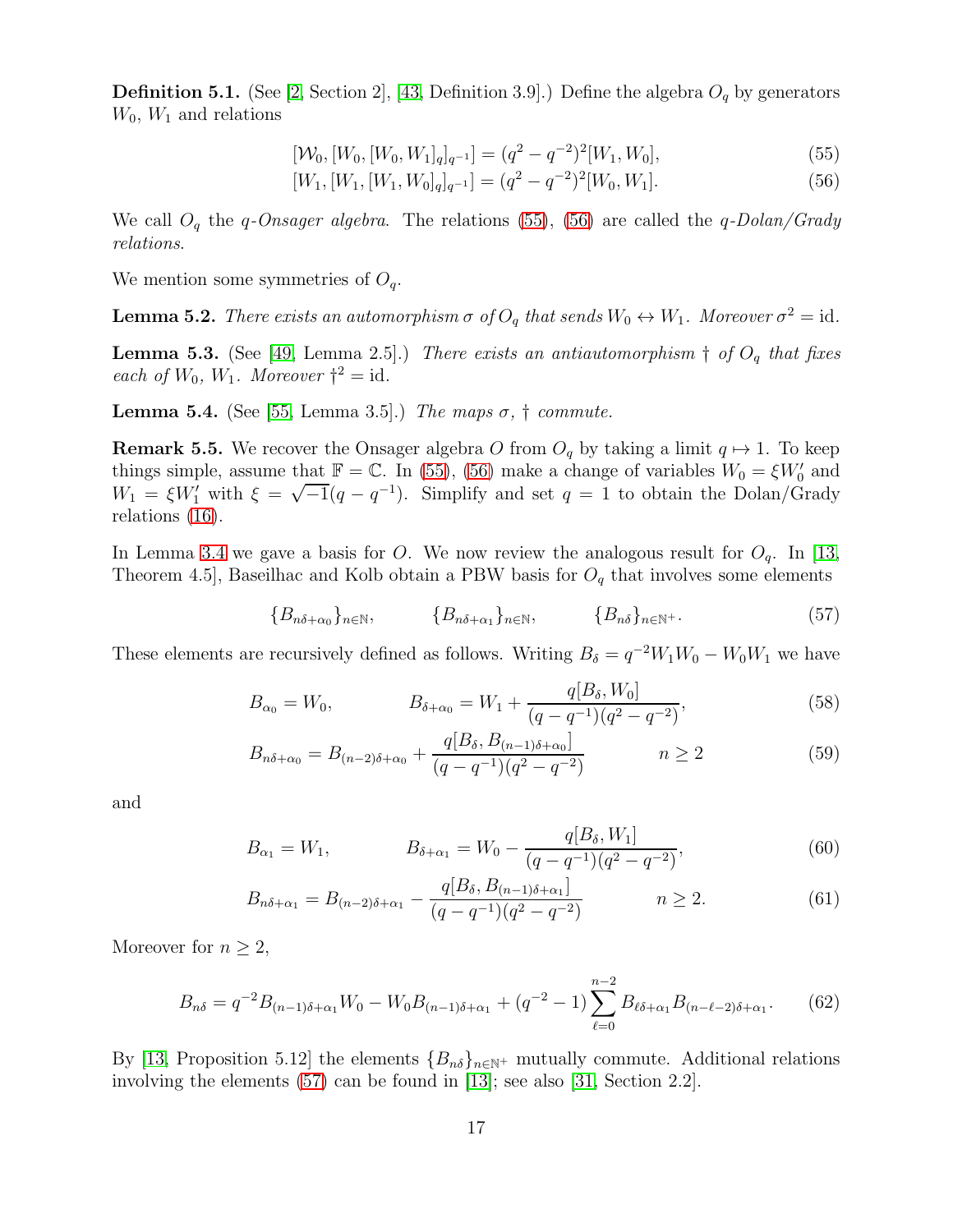Referring to Remark [5.5,](#page-16-4) we now give the limiting values of the elements  $(57)$ . In  $(58)–(62)$  $(58)–(62)$ and the expression for  $B_{\delta}$  below [\(57\)](#page-16-3), make a change of variables

$$
B_{n\delta+\alpha_0} = \xi A_{-n},
$$
  $B_{n\delta+\alpha_1} = \xi A_{n+1},$   $B_{m\delta} = 2\xi^2 B_m$ 

for  $n \geq 0$  and  $m \geq 1$ . Simplify and set  $q = 1$  to obtain

$$
[B_1, A_n] = A_{n+1} - A_{n-1}, \qquad [A_m, A_0] = 2B_m
$$

for  $n \in \mathbb{Z}$  and  $m \geq 1$ . The elements  $\{A_k\}_{k \in \mathbb{Z}}$ ,  $\{B_k\}_{k \in \mathbb{N}^+}$  form the basis for O given in Lemma [3.4.](#page-5-0)

In Definition [3.7](#page-6-3) we defined some elements  $\{W_{-k}\}_{k\in\mathbb{N}}$ ,  $\{W_{k+1}\}_{k\in\mathbb{N}}$ ,  $\{\tilde{G}_{k+1}\}_{k\in\mathbb{N}}$  in O. These elements got used in Lemma [3.8](#page-6-0) to obtain a basis for  $O$ , and in Lemma [3.14](#page-7-3) to obtain a presentation of O by generators and relations. In  $[53]$  we investigated the analogous elements for  $O_q$ ; our main result in this direction is [\[53,](#page-22-11) Conjecture 6.2].

By Lemma [3.11](#page-6-4) the center of O is zero. By [\[30,](#page-21-16) Theorem 8.3] the center of  $O_q$  is  $\mathbb{F}1$ .

We now recall the algebra  $\mathcal{O}_q$ .

**Definition 5.6.** (See [\[10\]](#page-20-7), [\[14,](#page-20-9) Definition 3.1].) Define the algebra  $\mathcal{O}_q$  by generators

$$
\{\mathcal{W}_{-k}\}_{n\in\mathbb{N}}, \qquad \{\mathcal{W}_{k+1}\}_{n\in\mathbb{N}}, \qquad \{\mathcal{G}_{k+1}\}_{n\in\mathbb{N}}, \qquad \{\tilde{\mathcal{G}}_{k+1}\}_{n\in\mathbb{N}} \qquad (63)
$$

and the following relations. For  $k, \ell \in \mathbb{N}$ ,

<span id="page-17-2"></span>
$$
[\mathcal{W}_0, \mathcal{W}_{k+1}] = [\mathcal{W}_{-k}, \mathcal{W}_1] = (\tilde{\mathcal{G}}_{k+1} - \mathcal{G}_{k+1})/(q + q^{-1}),
$$
\n(64)

<span id="page-17-0"></span>
$$
[\mathcal{W}_0, \mathcal{G}_{k+1}]_q = [\tilde{\mathcal{G}}_{k+1}, \mathcal{W}_0]_q = \rho \mathcal{W}_{-k-1} - \rho \mathcal{W}_{k+1},
$$
\n
$$
(65)
$$

$$
[\mathcal{G}_{k+1}, \mathcal{W}_1]_q = [\mathcal{W}_1, \tilde{\mathcal{G}}_{k+1}]_q = \rho \mathcal{W}_{k+2} - \rho \mathcal{W}_{-k},\tag{66}
$$

$$
[\mathcal{W}_{-k}, \mathcal{W}_{-\ell}] = 0, \qquad [\mathcal{W}_{k+1}, \mathcal{W}_{\ell+1}] = 0, \tag{67}
$$

$$
[\mathcal{W}_{-k}, \mathcal{W}_{\ell+1}] + [\mathcal{W}_{k+1}, \mathcal{W}_{-\ell}] = 0, \tag{68}
$$

$$
[\mathcal{W}_{-k}, \mathcal{G}_{\ell+1}] + [\mathcal{G}_{k+1}, \mathcal{W}_{-\ell}] = 0, \tag{69}
$$

$$
[\mathcal{W}_{-k}, \tilde{\mathcal{G}}_{\ell+1}] + [\tilde{\mathcal{G}}_{k+1}, \mathcal{W}_{-\ell}] = 0, \tag{70}
$$

$$
[\mathcal{W}_{k+1}, \mathcal{G}_{\ell+1}] + [\mathcal{G}_{k+1}, \mathcal{W}_{\ell+1}] = 0, \tag{71}
$$

$$
[\mathcal{W}_{k+1}, \tilde{\mathcal{G}}_{\ell+1}] + [\tilde{\mathcal{G}}_{k+1}, \mathcal{W}_{\ell+1}] = 0, \tag{72}
$$

<span id="page-17-1"></span>
$$
[\mathcal{G}_{k+1}, \mathcal{G}_{\ell+1}] = 0, \qquad [\tilde{\mathcal{G}}_{k+1}, \tilde{\mathcal{G}}_{\ell+1}] = 0, \qquad (73)
$$

$$
[\tilde{\mathcal{G}}_{k+1}, \mathcal{G}_{\ell+1}] + [\mathcal{G}_{k+1}, \tilde{\mathcal{G}}_{\ell+1}] = 0.
$$
\n(74)

In the above equations  $\rho = -(q^2 - q^{-2})^2$ . Following [\[54\]](#page-22-6) we call  $\mathcal{O}_q$  the *alternating central* extension of  $O_q$ .

Next we describe some symmetries of  $\mathcal{O}_q$ .

**Lemma 5.7.** (See [\[7,](#page-20-6) Remark 1].) There exists an automorphism  $\sigma$  of  $\mathcal{O}_q$  that sends

$$
\mathcal{W}_{-k} \mapsto \mathcal{W}_{k+1}, \qquad \mathcal{W}_{k+1} \mapsto \mathcal{W}_{-k}, \qquad \mathcal{G}_{k+1} \mapsto \tilde{\mathcal{G}}_{k+1}, \qquad \tilde{\mathcal{G}}_{k+1} \mapsto \mathcal{G}_{k+1}
$$

for  $k \in \mathbb{N}$ . Moreover  $\sigma^2 = id$ .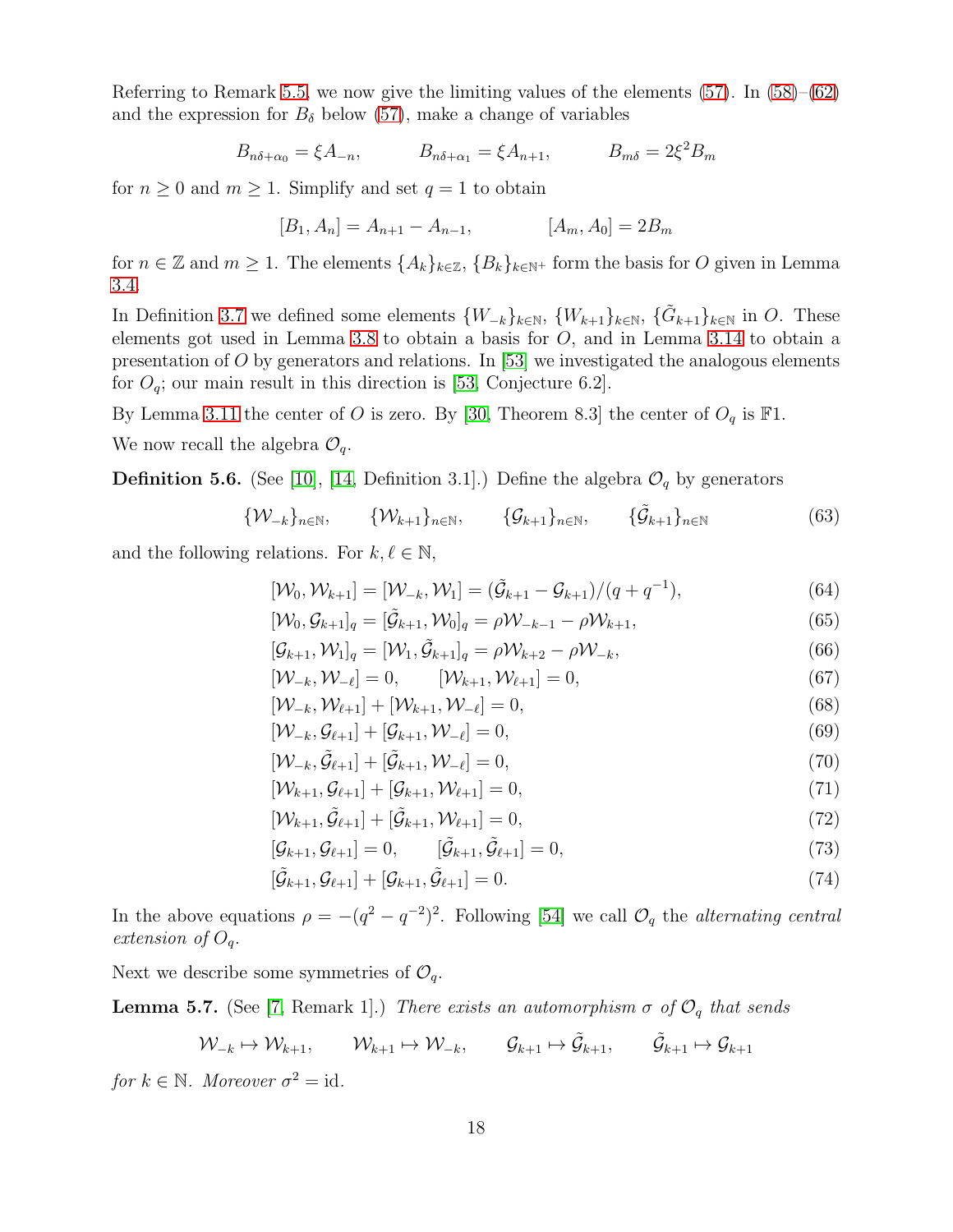**Lemma 5.8.** (See [\[49,](#page-22-4) Lemma 3.7].) There exists an antiautomorphism  $\dagger$  of  $\mathcal{O}_q$  that sends

 $\mathcal{W}_{-k} \mapsto \mathcal{W}_{-k}, \qquad \mathcal{W}_{k+1} \mapsto \mathcal{W}_{k+1}, \qquad \mathcal{G}_{k+1} \mapsto \tilde{\mathcal{G}}_{k+1} \mapsto \mathcal{G}_{k+1}$ 

for  $k \in \mathbb{N}$ . Moreover  $\dagger^2 = \text{id}$ .

**Lemma 5.9.** (See [\[55,](#page-23-1) Lemma 4.6].) The maps  $\sigma$ ,  $\dagger$  commute.

**Remark 5.10.** We recover  $\mathcal{O}$  from  $\mathcal{O}_q$  by taking a limit  $q \mapsto 1$ . Assume that  $\mathbb{F} = \mathbb{C}$ , and define  $\xi = \sqrt{-1}(q - q^{-1})$ . In [\(64\)](#page-17-0)–[\(74\)](#page-17-1), make a change of variables

 $\mathcal{W}_{-k} = \xi \mathcal{W}'_{-k}, \qquad \mathcal{W}_{k+1} = \xi \mathcal{W}'_{k+1}, \qquad \mathcal{G}_{k+1} = \xi^2 \mathcal{G}'_{k+1}, \qquad \tilde{\mathcal{G}}_{k+1} = \xi^2 \tilde{\mathcal{G}}'_{k+1}$ 

for  $k \in \mathbb{N}$ . Simplify and set  $q = 1$  to obtain the relations [\(44\)](#page-14-0)–[\(54\)](#page-14-1).

We make some more comparisons between  $O, \mathcal{O}$  and  $O_q, \mathcal{O}_q$ . By Definition [3.1,](#page-5-1) O is a certain Lie subalgebra of  $L(\mathfrak{sl}_2)$ . Analogously, the algebra  $O_q$  is a coideal subalgebra of the quantized enveloping algebra  $U_q(\mathfrak{sl}_2)$  [\[4,](#page-19-2) Eqn. (1.2), Proposition 2.2]; see also [\[30,](#page-21-16) Example 7.6]. By Definition [4.1,](#page-8-3)  $\mathcal O$  is a certain Lie subalgebra of  $\mathcal L$ , which in turn is an ideal in  $L(\mathfrak{gl}_2)$ . Continuing the analogy, we expect that  $\mathcal{O}_q$  is a coideal subalgebra of  $U_q(\mathfrak{gl}_2)$ , but to date there are no results about this. However see [\[3,](#page-19-3) Proposition 5.18] for a related result in which  $\mathcal{O}_q$  is replaced by  $\mathcal{U}_q^+$ .

In Lemma [4.4](#page-9-4) we gave a basis for  $\mathcal{O}$ . It is an open problem to find an analogous PBW basis for  $\mathcal{O}_q$ .

Recall the center  $\mathcal Z$  of  $\mathcal O$ . In Lemma [4.9\(](#page-9-8)iii) we obtained the direct sum  $\mathcal O = O + \mathcal Z$ . We now describe the analogous result for  $\mathcal{O}_q$ . Let  $\mathcal{Z}_q$  denote the center of  $\mathcal{O}_q$ . In [\[54,](#page-22-6) Proposition 8.12] we obtained some elements  $\{\mathcal{Z}_{k+1}\}_{k\in\mathbb{N}}$  in  $\mathcal{Z}_q$ . Let  $\{z_{k+1}\}_{k\in\mathbb{N}}$  denote mutually commuting indeterminates. Let  $\mathbb{F}[z_1, z_2, \ldots]$  denote the algebra consisting of the polynomials in  $z_1, z_2, \ldots$ that have all coefficients in F. Let  $\langle W_0, W_1 \rangle$  denote the subalgebra of  $\mathcal{O}_q$  generated by  $\mathcal{W}_0$ ,  $\mathcal{W}_1$ .

<span id="page-18-0"></span>**Lemma 5.11.** (See [\[54,](#page-22-6) Theorems 10.2–10.4].) For the algebra  $\mathcal{O}_q$  the following (i)–(iii) hold:

- (i) there exists an algebra isomorphism  $\mathbb{F}[z_1, z_2, \ldots] \to \mathcal{Z}_q$  that sends  $z_n \mapsto \mathcal{Z}_n$  for  $n \geq 1$ ;
- (ii) there exists an algebra isomorphism  $O_q \to \langle W_0, W_1 \rangle$  that sends  $W_0 \mapsto W_0$  and  $W_1 \mapsto$  $\mathcal{W}_1$ ;
- (iii) the multiplication map

$$
\langle \mathcal{W}_0, \mathcal{W}_1 \rangle \otimes \mathcal{Z}_q \to \mathcal{O}_q
$$
  

$$
w \otimes z \mapsto wz
$$

is an isomorphism of algebras.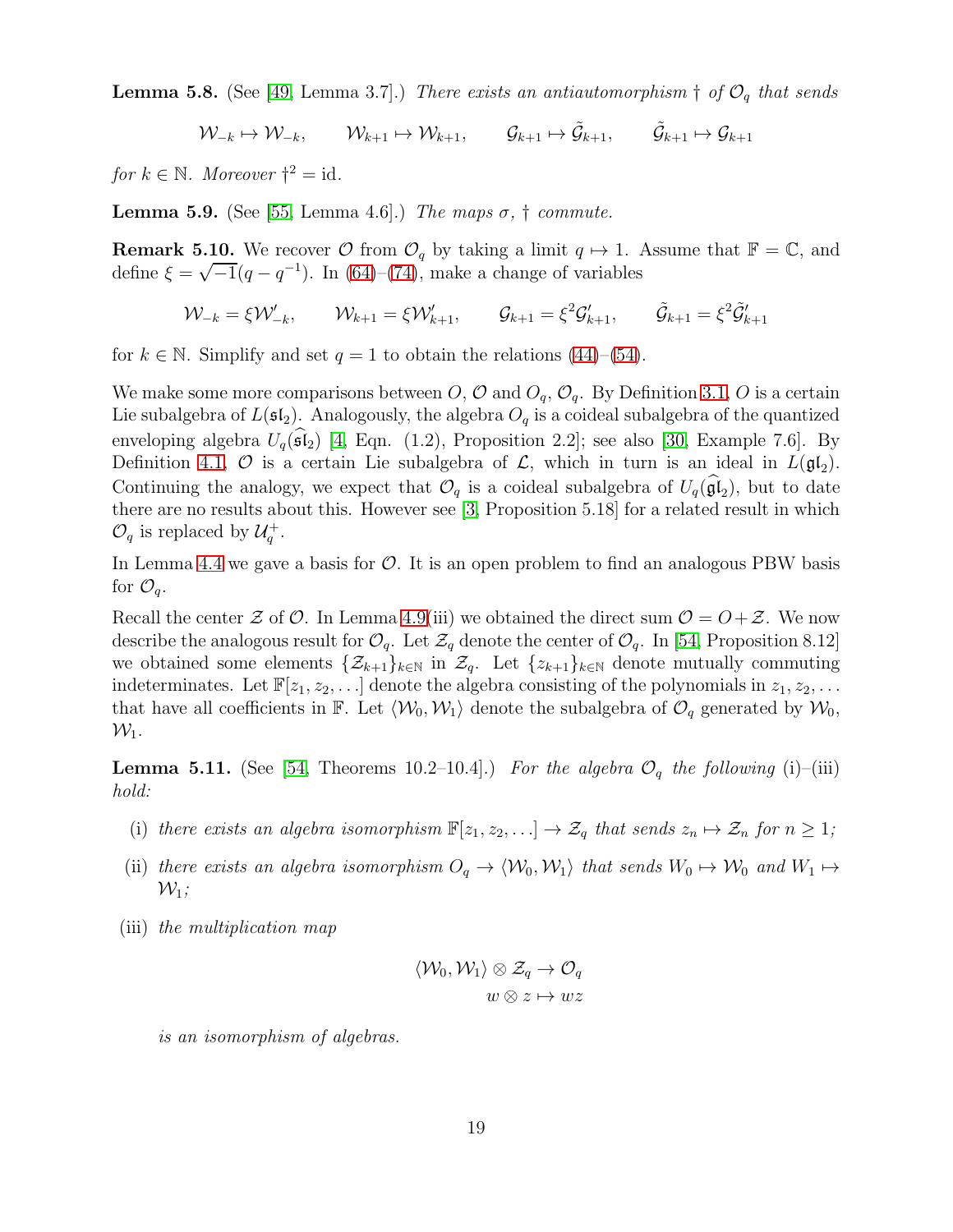By Lemma [4.10,](#page-10-9) the automorphism  $\sigma$  and the antiautomorphism  $\dagger$  of  $\mathcal O$  fix everything in  $\mathcal Z$ . By [\[54,](#page-22-6) Lemma 8.10], the automorphism  $\sigma$  and the antiautomorphism  $\dagger$  of  $\mathcal{O}_q$  fix everything in  $\mathcal{Z}_q$ .

By Lemma [4.11,](#page-10-5) the Lie algebra  $\mathcal O$  is generated by  $\mathcal W_0, \mathcal W_1, \mathcal Z$ . By [\[54,](#page-22-6) Corollary 8.23], the algebra  $\mathcal{O}_q$  is generated by  $\mathcal{W}_0$ ,  $\mathcal{W}_1$ ,  $\mathcal{Z}_q$ .

In Lemma [4.13,](#page-10-6) we gave a basis for  $\mathcal O$  and the action of the Lie bracket on the basis. We now describe the corresponding result for  $\mathcal{O}_q$ . In [\[54,](#page-22-6) Theorem 6.1] we showed that the generators [\(63\)](#page-17-2) give a PBW basis for  $\mathcal{O}_q$ . In [\[54,](#page-22-6) Proposition 5.1] we gave the commutation relations satisfied by these generators.

In Lemma [4.18](#page-11-3) we described an injective Lie algebra homomorphism  $O \rightarrow O$  that sends  $W_0 \mapsto W_0$  and  $W_1 \mapsto W_1$ . The corresponding injective algebra homomorphism  $O_q \to O_q$  is mentioned in Lemma [5.11\(](#page-18-0)ii) above. In Lemma [4.19](#page-12-1) we described a surjective Lie algebra homomorphism  $\rho: \mathcal{O} \to O$  that sends  $\mathcal{W}_0 \mapsto W_0$  and  $\mathcal{W}_1 \mapsto W_1$  and  $\mathcal{Z} \mapsto 0$ . By Lemma [5.11](#page-18-0) there exists a surjective algebra homomorphism  $\mathcal{O}_q \to O_q$  that sends  $\mathcal{W}_0 \mapsto W_0$  and  $W_1 \mapsto W_1$  and  $\mathcal{Z}_n \mapsto 0$  for  $n \geq 1$ .

In Lemma [4.20](#page-12-0) we gave two direct sum decompositions of  $\mathcal{O}$ . The analogous results for  $\mathcal{O}_q$ can be found in [\[55,](#page-23-1) Proposition 12.2] and [\[55,](#page-23-1) Theorem 1.2].

In Lemma [4.22](#page-13-6) and Lemma [4.23,](#page-14-7) we gave two presentations of  $\mathcal{O}$  by generators and relations. The analogous presentations of  $\mathcal{O}_q$  can be found in [\[55,](#page-23-1) Proposition 12.1] and [55, Theorem 1.1].

#### 6 Acknowledgements

The author thanks Pascal Baseilhac for giving this paper a close reading and offering valuable suggestions. In recent years, we have had many discussions about the Onsager Lie algebra and related topics.

#### <span id="page-19-1"></span>References

- [1] P. Baseilhac. An integrable structure related with tridiagonal algebras. Nuclear Phys. B 705 (2005) 605–619; [arXiv:math-ph/0408025](http://arxiv.org/abs/math-ph/0408025).
- <span id="page-19-0"></span>[2] P. Baseilhac. Deformed Dolan-Grady relations in quantum integrable models. Nuclear Phys. B 709 (2005) 491–521; [arXiv:hep-th/0404149](http://arxiv.org/abs/hep-th/0404149).
- <span id="page-19-3"></span>[3] P. Baseilhac. The alternating presentation of  $U_q(\mathfrak{gl}_2)$  from Freidel-Maillet algebras. Preprint; [arXiv:2011.01572](http://arxiv.org/abs/2011.01572).
- <span id="page-19-2"></span>[4] P. Baseilhac and S. Belliard. Generalized q-Onsager algebras and boundary affine Toda field theories. Lett. Math. Phys. 93 (2010) 213-228;  $arXiv:0906.1215$ .
- [5] P. Baseilhac and S. Belliard. The half-infinite XXZ chain in Onsager's approach. Nuclear Phys. B 873 (2013) 550–584; [arXiv:1211.6304](http://arxiv.org/abs/1211.6304).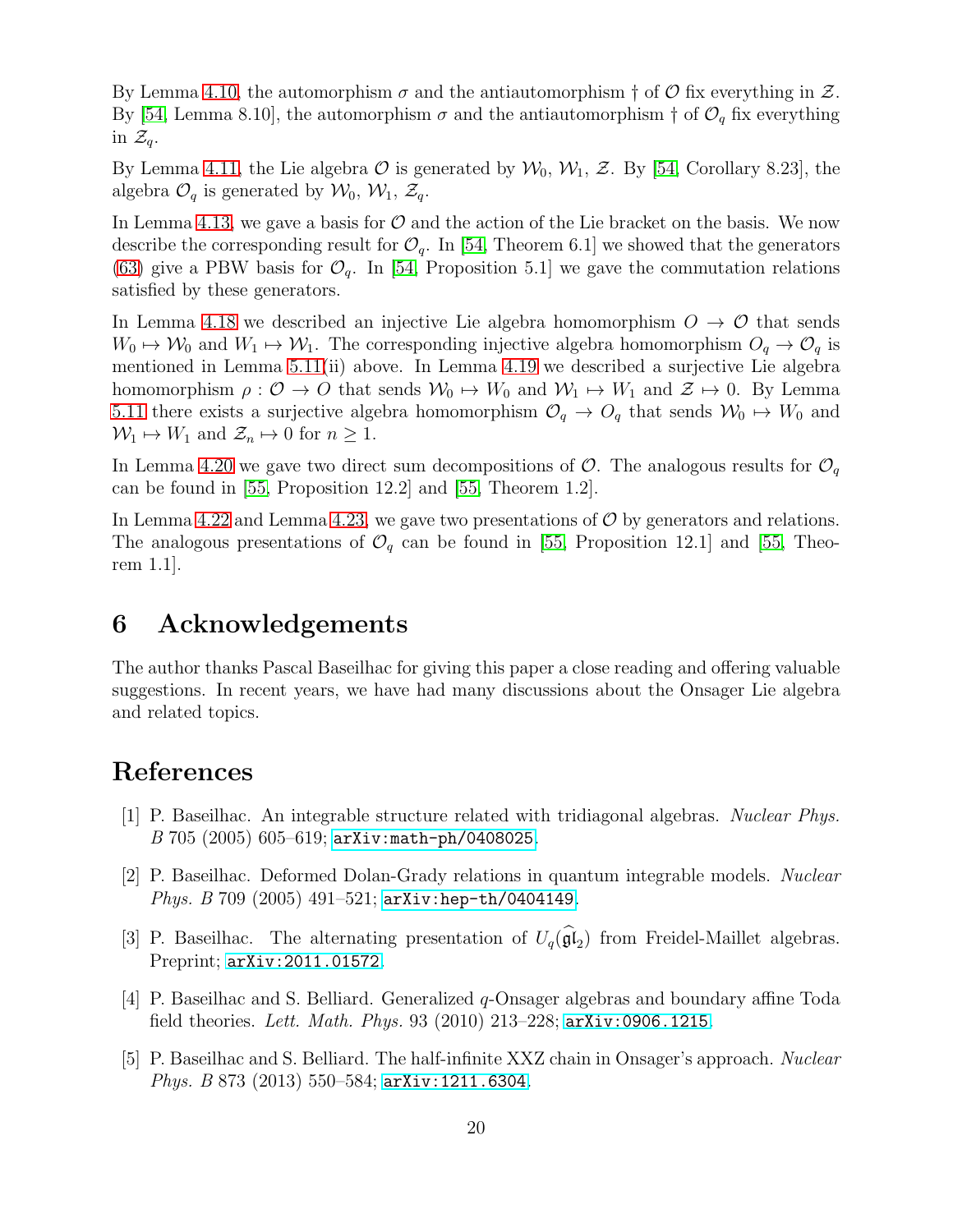- <span id="page-20-6"></span>[6] P. Baseilhac and S. Belliard. Non-Abelian symmetries of the half-infinite XXZ spin chain. Nuclear Phys. B 916 (2017) 373–385; [arXiv:1611.05390](http://arxiv.org/abs/1611.05390).
- <span id="page-20-0"></span>[7] P. Baseilhac and S. Belliard. An attractive basis for the q-Onsager algebra. Preprint; [arXiv:1704.02950](http://arxiv.org/abs/1704.02950).
- <span id="page-20-1"></span>[8] P. Baseilhac, S. Belliard, N. Crampé. FRT presentation of the Onsager algebras. Lett. Math. Phys. 108 (2018) 2189–2212; [arXiv:1709.08555](http://arxiv.org/abs/1709.08555).
- <span id="page-20-7"></span>[9] P. Baseilhac and N. Crampé. FRT presentation of classical Askey-Wilson algebras. Lett. Math. Phys. 109 (2019) 2187–2207; [arXiv:1806.07232](http://arxiv.org/abs/1806.07232).
- [10] P. Baseilhac and K. Koizumi. A new (in)finite dimensional algebra for quantum integrable models. Nuclear Phys.  $B$  720 (2005) 325–347;  $arXiv:math-Ph/0503036$ .
- [11] P. Baseilhac and K. Koizumi. A deformed analogue of Onsager's symmetry in the XXZ open spin chain. J. Stat. Mech. Theory Exp. 2005, no. 10, P10005, 15 pp. (electronic); [arXiv:hep-th/0507053](http://arxiv.org/abs/hep-th/0507053).
- <span id="page-20-8"></span>[12] P. Baseilhac and K. Koizumi. Exact spectrum of the  $XXZ$  open spin chain from the q-Onsager algebra representation theory. J. Stat. Mech. Theory Exp. 2007, no. 9, P09006, 27 pp. (electronic); [arXiv:hep-th/0703106](http://arxiv.org/abs/hep-th/0703106).
- <span id="page-20-9"></span><span id="page-20-5"></span>[13] P. Baseilhac and S. Kolb. Braid group action and root vectors for the q-Onsager algebra. Transform. Groups 25 (2020) 363–389; [arXiv:1706.08747](http://arxiv.org/abs/1706.08747).
- [14] P. Baseilhac and K. Shigechi. A new current algebra and the reflection equation. Lett. Math. Phys. 92 (2010) 47–65; [arXiv:0906.1482v](http://arxiv.org/abs/0906.1482)2.
- <span id="page-20-10"></span>[15] P. Baseilhac and T. T. Vu. Analogues of Lusztig's higher order relations for the q-Onsager algebra. J. Math. Phys. 55 (2014) 081707; [arXiv:1312.3433](http://arxiv.org/abs/1312.3433).
- <span id="page-20-12"></span><span id="page-20-11"></span>[16] R. Carter. Lie algebras of finite and affine type. Cambridge Studies in Advanced Mathematics 96. Cambridge University Press, 2005.
- [17] I. Damiani. A basis of type Poincare-Birkhoff-Witt for the quantum algebra of  $\mathfrak{sl}_2$ . J. Algebra 161 (1993) 291–310.
- <span id="page-20-4"></span><span id="page-20-2"></span>[18] E. Date, S. S. Roan. The algebraic structure of the Onsager algebra. J. Phys. 50 (2000) 37–44.
- [19] E. Date, S. S. Roan. The structure of quotients of the Onsager algebra by closed ideals. J. Phys. A: Math. Gen. 33 (2000) 3275–3296.
- <span id="page-20-3"></span>[20] B. Davies. Onsager's algebra and superintegrability. J. Phys. A: Math. Gen. 23 (1990) 2245–2261.
- [21] B. Davies. Onsager's algebra and the Dolan-Grady condition in the non-self-dual case. J. Math. Phys. 32 (1991) 2945–2950.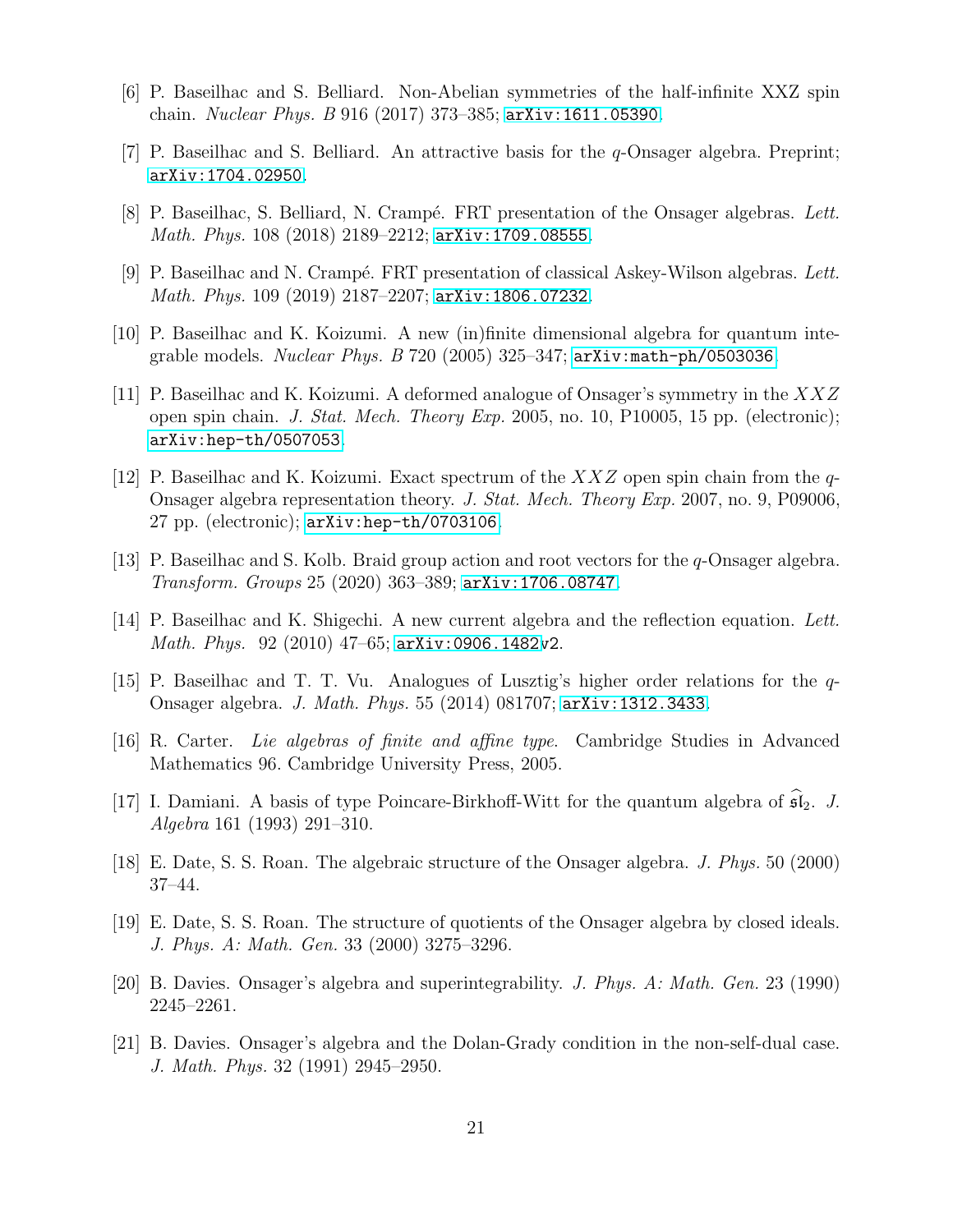- <span id="page-21-11"></span><span id="page-21-2"></span>[22] L. Dolan and M. Grady. Conserved charges from self-duality. Phys. Rev. D (3) 25 (1982) 1587–1604.
- <span id="page-21-8"></span>[23] El-Chaâr. C. The Onsager algebra. Preprint;  $arXiv:1205.5989$ .
- <span id="page-21-6"></span>[24] A. Elduque. The  $S_4$ -action on the tetrahedron algebra. Proc. Roy. Soc. Edinburgh Sect. A. 137 (2007) 1227–1248; [arXiv:math.RA/0604218](http://arxiv.org/abs/math/0604218).
- <span id="page-21-9"></span>[25] B. Hartwig. The tetrahedron algebra and its finite-dimensional irreducible modules. Linear Algebra Appl. 422 (2007) 219–235; [arXiv:math.RT/0606197](http://arxiv.org/abs/math/0606197).
- <span id="page-21-12"></span>[26] B. Hartwig and P. Terwilliger. The Tetrahedron algebra, the Onsager algebra, and the  $5I_2$  loop algebra. J. Algebra 308 (2007) 840–863; [arXiv:math.ph/0511004](http://arxiv.org/abs/math/0511004).
- <span id="page-21-10"></span>[27] T. Ito. TD-pairs and the q-Onsager algebra. Sugaku Expositions 32 (2019) 205–232.
- <span id="page-21-13"></span>[28] T. Ito and P. Terwilliger. Finite-dimensional irreducible modules for the three point  $\mathfrak{sl}_2$ loop algebra. Comm. Algebra 36 (2008) 4557–4598; [arXiv:0707.2313](http://arxiv.org/abs/0707.2313).
- <span id="page-21-16"></span>[29] T. Ito and P. Terwilliger. The augmented tridiagonal algebra. Kyushu J. Math. 64 (2010) 81–144; [arXiv:0904.2889](http://arxiv.org/abs/0904.2889).
- <span id="page-21-15"></span>[30] S. Kolb. Quantum symmetric Kac-Moody pairs. Adv. Math. 267 (2014) 395-469; [arXiv:1207.6036](http://arxiv.org/abs/1207.6036).
- <span id="page-21-14"></span>[31] M. Lu and W. Wang. A Drinfeld type presentation of affine *i*quantum groups I: split ADE type. Preprint; [arXiv:2009.04542](http://arxiv.org/abs/2009.04542).
- <span id="page-21-4"></span>[32] M. Lu, S. Ruan, W. Wang. *(Hall algebra of the projective line and q-Onsager algebra.*) Preprint; [arXiv:2010.00646](http://arxiv.org/abs/2010.00646).
- [33] O. Lychkovskiy. Closed hierarchy of Heisenberg equations in integrable models with Onsager algebra. Preprint [arXiv:2012.00388](http://arxiv.org/abs/2012.00388) (2020).
- <span id="page-21-7"></span><span id="page-21-5"></span>[34] Y. Miao. Conjectures on hidden Onsager algebra symmetries in interacting quantum lattice models. Preprint; [arXiv:2103.14569](http://arxiv.org/abs/2103.14569).
- <span id="page-21-0"></span>[35] E. Neher, A. Savage, P. Senesi. Irreducible finite-dimensional representations of equivariant map algebras. Trans. Amer. Math. Soc. 364 (2012) 2619–2646; [arXiv:0906.5189v](http://arxiv.org/abs/0906.5189)2.
- [36] L. Onsager. Crystal statistics. I. A two-dimensional model with an order-disorder transition. *Phys. Rev.* (2) 65 (1944) 117–149.
- <span id="page-21-1"></span>[37] J. H. H. Perk. Star-triangle relations, quantum Lax pairs, and higher genus curves. Proceedings of Symposia in Pure Mathematics 49 pp. 341–354. Amer. Math. Soc., Providence, RI, 1989.
- <span id="page-21-3"></span>[38] S. S. Roan. Onsager's algebra, loop algebra and chiral Potts model, Preprint MPI 91–70, Max Plank Institute for Mathematics, Bonn, 1991.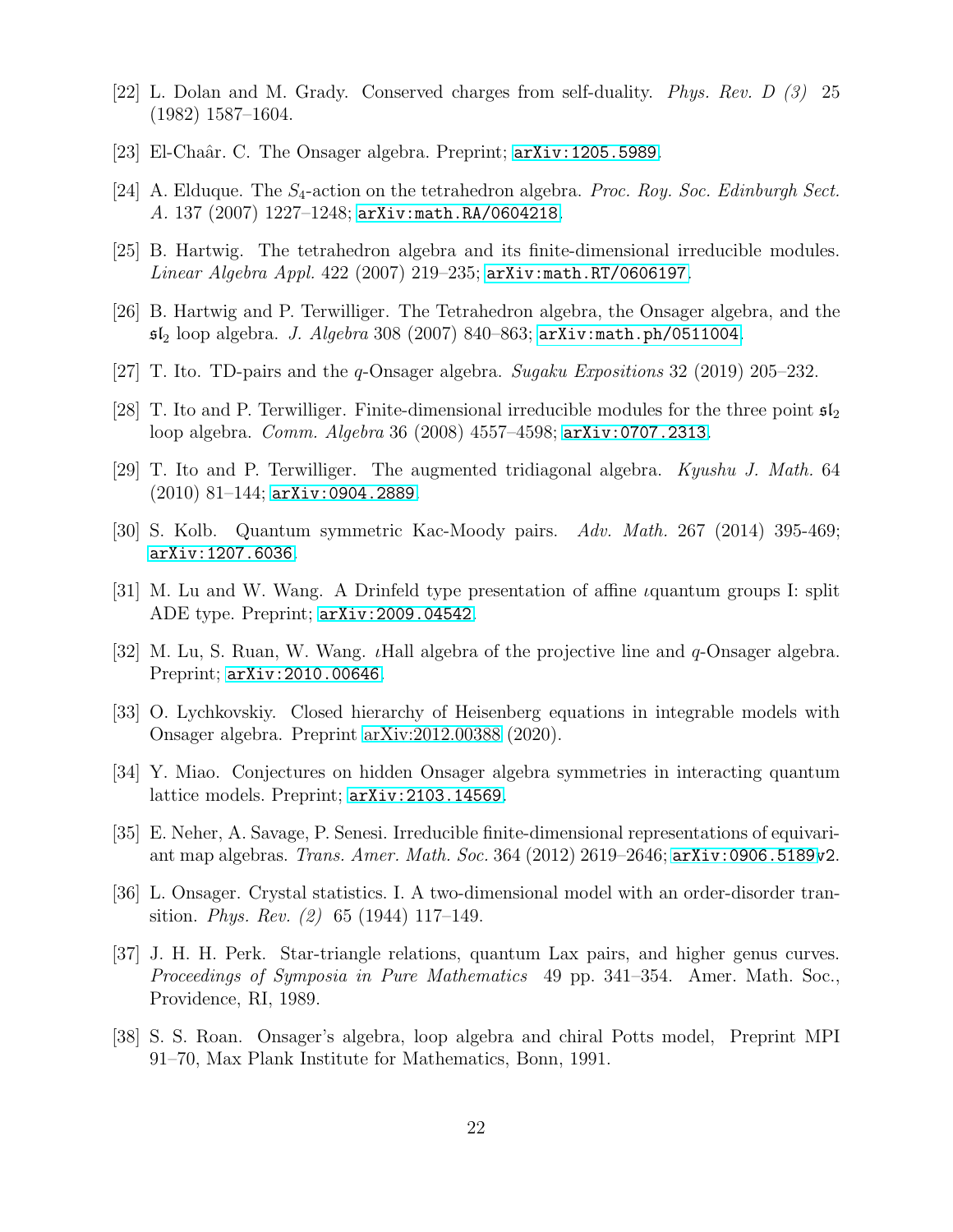- <span id="page-22-10"></span><span id="page-22-9"></span>[39] M. Rosso. Groupes quantiques et alg`ebres de battage quantiques. C. R. Acad. Sci. Paris 320 (1995) 145–148.
- <span id="page-22-1"></span>[40] M. Rosso. Quantum groups and quantum shuffles. Invent. Math 133 (1998) 399–416.
- <span id="page-22-3"></span>[41] N. Shibata, N. Yoshioka, H. Katsura. Onsager's scars in disordered spin chains. Phys. Rev. Lett. 124 (2020) 180604.
- <span id="page-22-2"></span>[42] P. Terwilliger. The subconstituent algebra of an association scheme III. J. Algebraic Combin. 2 (1993) 177–210.
- [43] P. Terwilliger. Two relations that generalize the q-Serre relations and the Dolan-Grady relations. In Physics and Combinatorics 1999 (Nagoya), 377–398, World Scientific Publishing, River Edge, NJ, 2001; [arXiv:math.QA/0307016](http://arxiv.org/abs/math/0307016).
- <span id="page-22-0"></span>[44] P. Terwilliger. An algebraic approach to the Askey scheme of orthogonal polynomials. Orthogonal polynomials and special functions, 255–330, Lecture Notes in Math., 1883, Springer, Berlin, 2006; [arXiv:math.QA/0408390](http://arxiv.org/abs/math/0408390).
- [45] P. Terwilliger. The universal Askey-Wilson algebra. SIGMA Symmetry Integrability Geom. Methods Appl. 7 (2011) Paper 069, 22 pp.; [arXiv:1104.2813](http://arxiv.org/abs/1104.2813).
- [46] P. Terwilliger. The q-Onsager algebra and the positive part of  $U_q(\widehat{\mathfrak{sl}}_2)$ . Linear Algebra Appl. 521 (2017) 19–56; [arXiv:1506.08666](http://arxiv.org/abs/1506.08666).
- [47] P. Terwilliger. The Lusztig automorphism of the q-Onsager algebra. J. Algebra. 506 (2018) 56–75; [arXiv:1706.05546](http://arxiv.org/abs/1706.05546).
- [48] P. Terwilliger. The q-Onsager algebra and the universal Askey-Wilson algebra. SIGMA Symmetry Integrability Geom. Methods Appl. 14 (2018) Paper No. 044, 18 pp.; [arXiv:1801.06083](http://arxiv.org/abs/1801.06083).
- <span id="page-22-4"></span>[49] P. Terwilliger. An action of the free product  $\mathbb{Z}_2 \star \mathbb{Z}_2 \star \mathbb{Z}_2$  on the q-Onsager algebra and its current algebra. Nuclear Phys. B 936 (2018) 306–319; [arXiv:1808.09901](http://arxiv.org/abs/1808.09901).
- <span id="page-22-7"></span>[50] P. Terwilliger. The alternating PBW basis for the positive part of  $U_q(\widehat{\mathfrak{sl}}_2)$ . J. Math. Phys. 60 (2019) 071704; [arXiv:1902.00721](http://arxiv.org/abs/1902.00721).
- <span id="page-22-8"></span>[51] P. Terwilliger. The alternating central extension for the positive part of  $U_q(\hat{\mathfrak{sl}}_2)$ . Nuclear Phys. B 947 (2019) 114729; [arXiv:1907.09872](http://arxiv.org/abs/1907.09872).
- <span id="page-22-5"></span>[52] P. Terwilliger. Twisting finite-dimensional modules for the q-Onsager algebra  $\mathcal{O}_q$  via the Lusztig automorphism. Preprint; [arXiv:2005.00457](http://arxiv.org/abs/2005.00457)
- <span id="page-22-11"></span>[53] P. Terwilliger. A conjecture concerning the q-Onsager algebra. Nuclear Phys. B. 966 (2021) 115391; [arXiv:2101.09860](http://arxiv.org/abs/2101.09860).
- <span id="page-22-6"></span>[54] P. Terwilliger. The alternating central extension of the q-Onsager algebra. Preprint; [arXiv:2103.03028](http://arxiv.org/abs/2103.03028).